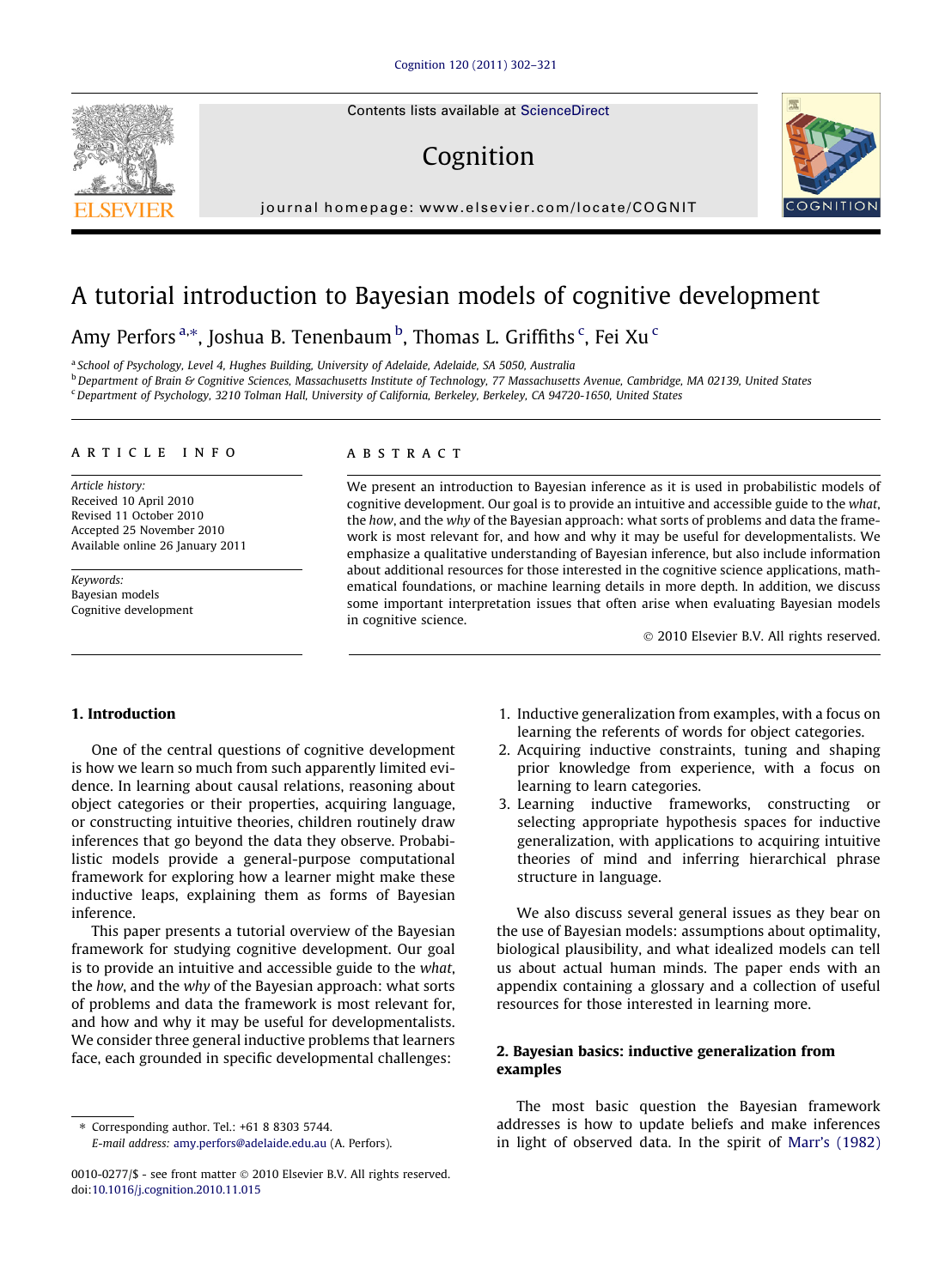computational level of analysis, it begins with understanding the logic of the inference made when generalizing from examples, rather than the algorithmic steps or specific cognitive processes involved. A central assumption is that degrees of belief can be represented as probabilities: that our conviction in some hypothesis h can be expressed as a real number ranging from 0 to 1, where 0 means something like ''h is completely false'' and 1 that ''h is completely true.'' The framework also assumes that learners represent probability distributions and that they use these probabilities to represent uncertainty in inference. These assumptions turn the mathematics of probability theory into an engine of inference, a means of weighing each of a set of mutually exclusive and exhaustive hypotheses  $H$  to determine which best explain the observed data. Probability theory tells us how to compute the degree of belief in some hypothesis  $h_i$ , given some data d.

Computing degrees of belief as probabilities depends on two components. One, called the prior probability and denoted  $P(h_i)$ , captures how much we believe in  $h_i$  prior to observing the data d. The other, called the likelihood and denoted  $P(d|h_i)$ , captures the probability with which we would expect to observe the data  $d$  if  $h_i$  were true. These combine to yield the posterior probability of  $h_i$ , given via Bayes' Rule:

$$
P(h_i|d) = \frac{P(d|h_i)P(h_i)}{\sum_{h_j \in \mathcal{H}} P(d|h_j)P(h_j)}.
$$
\n(1)

As we will see, the product of priors and likelihoods often has an intuitive interpretation. It balances between a sense of plausibility based on background knowledge on one hand and the data-driven sense of a ''suspicious coincidence'' on the other. In the spirit of Ockham's Razor, it expresses the tradeoff between the intrinsic complexity of an explanation and how well it fits the observed data.

The denominator in Eq. (1) provides a normalizing term which is the sum of the probability of each of the possible hypotheses under consideration; this ensures that Bayes' Rule will reflect the proportion of all of the probability that is assigned to any single hypothesis  $h_i$ , and (relatedly) that the posterior probabilities of all hypotheses sum to one. This captures what we might call the ''law of conservation of belief'': a rational learner has a fixed ''mass'' of belief to allocate over different hypotheses, and the act of observing data just pushes this mass around to different regions of the hypothesis space. If the data lead us to strongly believe one hypothesis, we must decrease our degree of belief in all other hypotheses. By contrast, if the data strongly disfavor all but one hypothesis, then (to paraphrase Sherlock Holmes) whichever remains, however implausible a priori, is very likely to be the truth.

To illustrate how Bayes' Rule works in practice, let us consider a simple application with three hypotheses. Imagine you see your friend Sally coughing. What could explain this? One possibility (call it  $h_{\text{cold}}$ ) is that Sally has a cold; another (call it  $h_{\text{cancer}}$  is that she has lung cancer; and yet another (call it  $h_{\text{heartburn}}$ ) is that she has heartburn. Intuitively, in most contexts,  $h_{cold}$  seems by far the most probable, and may even be the only one that comes to mind consciously. Why? The likelihood favors  $h_{\text{cold}}$  and  $h_{\text{cancer}}$  over  $h_{\text{heartburn}}$ , since colds and lung cancer cause coughing, while heartburn does not. The prior, however, favors  $h_{\text{cold}}$  and  $h_{\text{heartburn}}$ over  $h_{\text{cancer}}$ : lung cancer is thankfully rare, while colds and heartburn are common. Thus the posterior probability – the product of these two terms – is high only for  $h_{\text{cold}}$ .

The intuitions here should be fairly clear, but to illustrate precisely how Bayes' Rule can be used to back them up, it can be helpful to assign numbers.<sup>1</sup> Let us set the priors as follows:  $P(h_{\text{cold}}) = 0.5$ ,  $P(h_{\text{heartburn}}) = 0.4$ , and  $P(h_{\text{can}})$  $_{\rm cer}$ ) = 0.1. This captures the intuition that colds are slightly more common than heartburn, but both are significantly more common than cancer. We can set our likelihoods to be the following:  $P(d|h_{\text{cold}}) = 0.8$ ,  $P(d|h_{\text{cancer}}) = 0.9$ , and  $P(d|h_{\text{heartburn}}) = 0.1$ . This captures the intuition that both colds and cancer tend to lead to coughing, and heartburn generally does not. Plugging this into Bayes' Rule gives:

| $P(d h_{\text{cold}})P(h_{\text{cold}})$<br>$P(h_{\rm cold} d) = \overline{P(d h_{\rm cold})P(h_{\rm cold})+P(d h_{\rm cancer})P(h_{\rm cancer})+P(d h_{\rm{heartburn}})P(h_{\rm{heartburn}})}$ |     |
|-------------------------------------------------------------------------------------------------------------------------------------------------------------------------------------------------|-----|
|                                                                                                                                                                                                 |     |
| (0.8)(0.5)                                                                                                                                                                                      | 0.4 |
| $\frac{(0.8)(0.5) + (0.9)(0.1) + (0.1)(0.4)}{0.4 + 0.09 + 0.04} = 0.7547.$                                                                                                                      |     |

Thus, the probability that Sally is coughing because she has a cold is much higher than the probability of either of the other two hypotheses we considered. Of course, these inferences could change with different data or in a different context. For instance, if the data also included coughing up blood, chest pain, and shortness of breath, you might start to consider lung cancer as a real possibility: the likelihood now explains that data better than a cold would, which begins to balance the low prior probability of cancer in the first place. On the other hand, if you had other information about Sally – e.g., that she had been smoking two packs of cigarettes per day for 40 years – then it might raise the prior probability of lung cancer in her case. Bayes' Rule will respond to these changes in the likelihood or the prior in a way that accords with our intuitive reasoning.

The Bayesian framework is generative, meaning that observed data are assumed to be generated by some underlying process or mechanism responsible for creating the data. In the example above, data (symptoms) are generated by an underlying illness. More cognitively, words in a language may be generated by a grammar of some sort, in combination with social and pragmatic factors. In a physical system, observed events may be generated by some underlying network of causal relations. The job of the learner is to evaluate different hypotheses about the underlying nature of the generative process, and to make predictions based on the most likely ones. A probabilistic model is simply a specification of the generative processes at work, identifying the steps (and associated probabilities) involved in generating data. Both priors and likelihoods are typically describable in generative terms.

To illustrate how the nature of the generative process can affect a learner's inference, consider another example, also involving illness. Suppose you observe that 80% of the

 $1$  Note that we have assumed that these are the only possible hypotheses, and that exactly one applies. That is why the priors are much higher than the base rates of these diseases. In a real setting, there would be many more diseases under consideration, and each would have much lower prior probability. They would also not be mutually exclusive. Adding such details would make the math more complex but not change anything else, so for clarity of exposition we consider only the simplified version.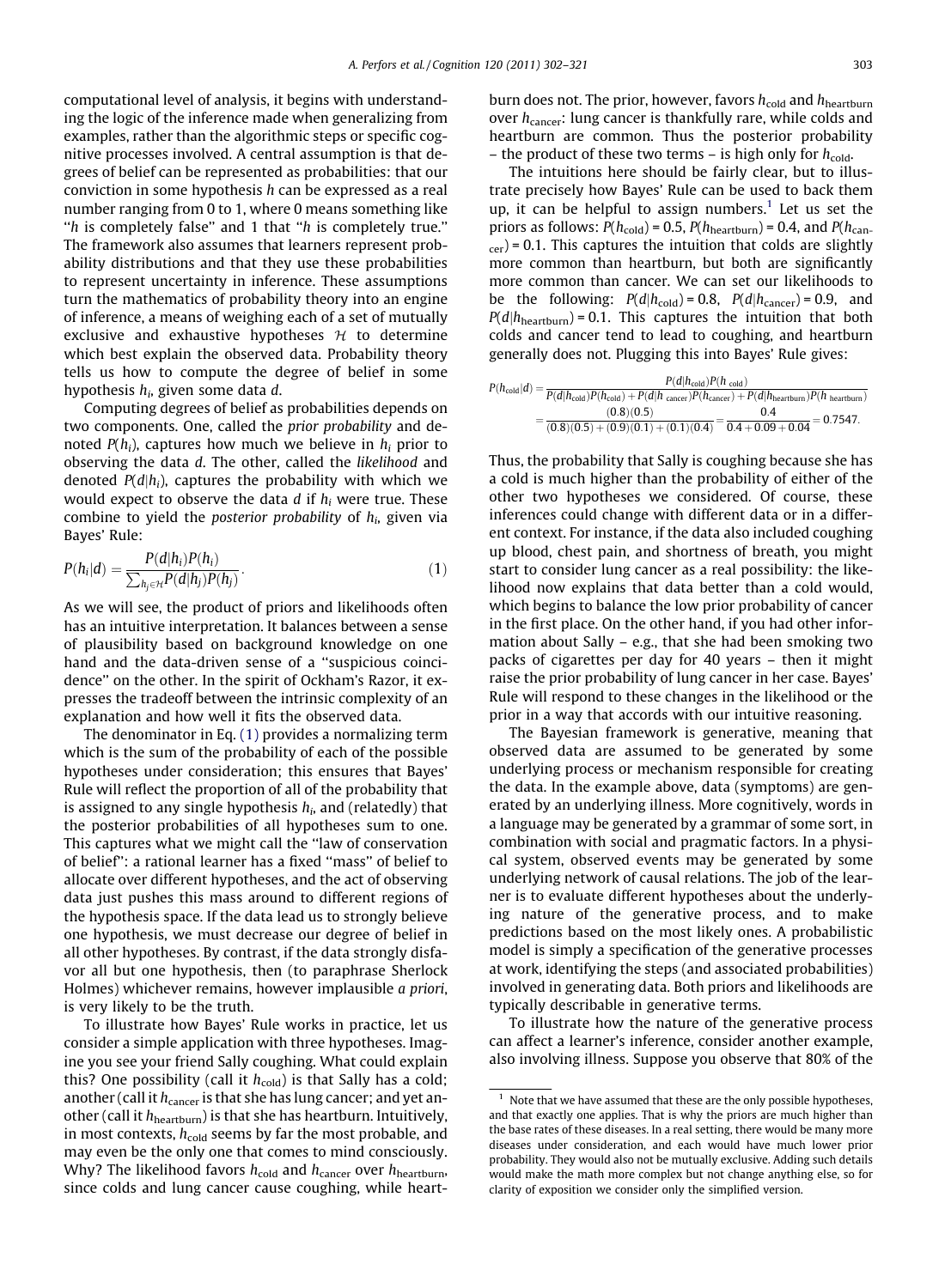people around you are coughing. Is this a sign that a new virus is going around? Your inference will depend on how those data were generated – in this case, whether it is a random sample (composed, say, of people that you saw on public transport) or a non-random one (composed of people you see sitting in the waiting room at the doctor's office). The data are the same – 80% of people are coughing – regardless of how it was generated, but the inferences are very different: you are more likely to conclude that a new virus is going around if you see 80% of people on the bus coughing. A doctor's office full of coughing people means little about whether a new virus is going around, since doctor's offices are never full of healthy people.

How can the logic of Bayesian inference, illustrated here with these medical examples, apply to problems like word and concept learning, the acquisition of language, or learning about causality or intuitive theories? In these cases, there is often a huge space of hypotheses (possibly an infinite one). It may not be clear how the models in question should be interpreted generatively, since they seem to delineate sets (e.g., the set of instances in a concept, the set of grammatical sentences, or the set of phenomena explained by a theory). Here we illustrate how Bayesian inference works more generally in the context of a simple schematic example. We will build on this example throughout the paper, and see how it applies and reflects problems of cognitive interest.

Our simple example, shown graphically in Fig. 1, uses dots to represent individual data points (e.g., words or events) generated independently from some unknown process (e.g., a language or a causal network) that we depict in terms of a region or subset of space: the process generates data points randomly within its region, never outside. Just as each of the hypotheses in the medical example above (i.e., cold, heartburn, or cancer) are associated with different data (i.e., symptoms), each hypothesis here encodes a different idea about which subset of space the data are drawn from. Fig. 1i depicts three possible hypotheses, each consisting of a single rectangle in the space:  $h_{solid}$  corresponds to the solid line,  $h_{\text{dashed}}$  to the dashed line, and  $h_{\text{dotted}}$  to the dotted line. Before seeing data, a learner might have certain beliefs about which hypothesis is most likely; perhaps they believe that all are equally likely, or they have a bias to prefer smaller or larger rectangles. These prior beliefs, whatever they are, would be captured in the prior probability of each hypothesis:  $P(h_{solid})$ ,  $P(h_{dashed})$ , and  $P(h_{\text{dotted}})$ . The different hypotheses also yield different predictions about what data one would expect to see; in Fig. 1i, the data (the black dots) are consistent with  $h_{\text{solid}}$ and  $h_{\text{dashed}}$ , but not  $h_{\text{dotted}}$ , since some of the points are not within the dotted rectangle. This would be reflected in their likelihoods;  $P(d|h_{solid})$  and  $P(d|h_{dashed})$  would both be nonzero, but  $P(d|h_{\text{dotted}})$  would be zero. Bayesian inference can also yield predictions about about unobserved data. For instance, one would only observe new data at position  $a$  if  $h_{\text{dashed}}$  is correct, since  $P(a|h_{\text{solid}}) = 0$ , but  $P(a|h_{\text{dashed}}) > 0$ . In this sense, inferring the hypotheses most likely to have generated the observed data guides the learner in generalizing beyond the data to new situations.

The hypothesis space  $H$  can be thought of as the set of all possible hypotheses, defined by the structure of the problem that the learner can entertain. Fig. 1ii shows a possible hypothesis space for our example, consisting of all possible rectangles in this space. Note that this hypothesis space is infinite in size, although just a few representative hypotheses are shown.

The hypothesis space is defined by the nature of the learning problem, and thus provided to the learner a priori. For instance, in our example, the hypothesis space would be constrained by the range of possible values for the lower corner (x and y), length (*l*), and width (*w*) of rectangular regions. Such constraints need not be very strong or very limiting: for instance, one might simply specify that the range of possible values for x, y, l, and w lies between  $\theta$  and some extremely large number like  $10<sup>9</sup>$ , or be drawn from a probability distribution with a very long tail. In this sense, the prior probability of a hypothesis  $P(h_i)$  is also given by a probabilistic generative process – a process operating ''one level up'' from the process indexed by each hypothesis that generates the observed data points. We will see below how these hypothesis spaces and priors need not be built in, but can be constructed or modified from experience.

In our example the hypothesis space has a very simple structure, but because a Bayesian model can be defined for any well-specified generative framework, inference can operate over any representation that can be specified by a generative process. This includes, among other possibilities, probability distributions in a space (appropriate for



Fig. 1. (i) Example data and hypothesis. Graphical representation of data and one possible hypothesis about how those data were generated. There are three hypotheses here, each corresponding to a single rectangle. The black data points can only be generated by the solid or the dashed rectangle. A new data point in position a might be generated if the dashed rectangle is correct, but not the solid or dotted one. (ii) Some hypotheses in the hypothesis space for this example. Hypotheses consist of rectangles; some are well-supported by the data and some are not.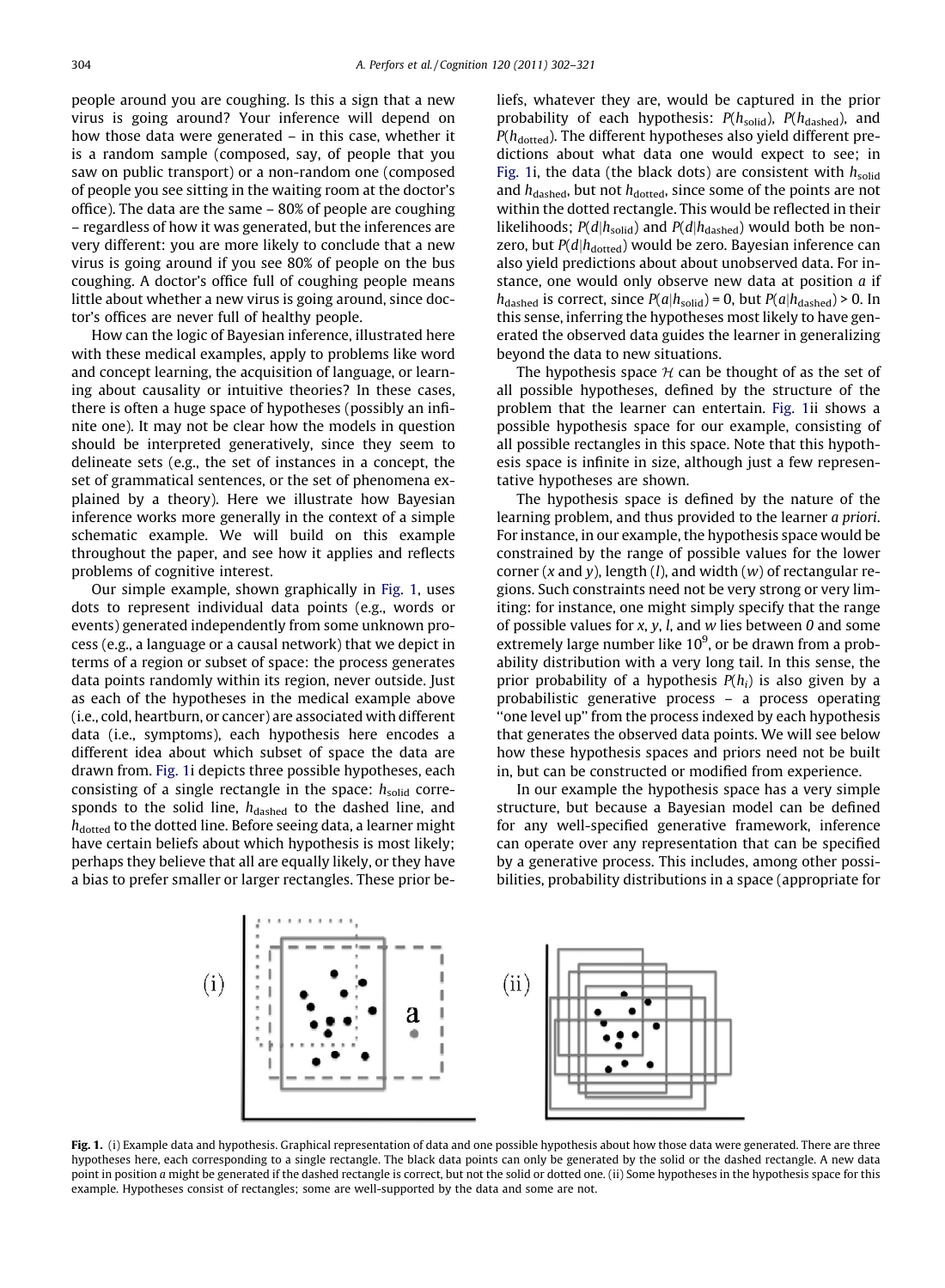phonemes as clusters in phonetic space); directed graphical models (appropriate for causal reasoning); abstract structures including taxonomies (appropriate for some aspects of conceptual structure); objects as sets of features (appropriate for categorization and object understanding); word frequency counts (convenient for some types of semantic representation); grammars (appropriate for syntax); argument structure frames (appropriate for verb knowledge); Markov models (appropriate for action planning or part-of-speech tagging); and even logical rules (appropriate for some aspects of conceptual knowledge). The appendix contains a detailed list of papers that use these and other representations.

The representational flexibility of Bayesian models allows us to move beyond some of the traditional dichotomies that have shaped decades of research in cognitive development: structured knowledge vs. probabilistic learning (but not both), or innate structured knowledge vs. learned unstructured knowledge (but not the possibility of knowledge that is both learned and structured). As a result of this flexibility, traditional critiques of connectionism that focus on their inability to adequately capture compositionality and systematicity (e.g., [Fodor & Pylyshyn,](#page-17-0) [1988\)](#page-17-0) do not apply to Bayesian models. In fact, there are several recent examples of Bayesian models that embrace language-like or compositional representations in domains ranging from causal induction [\(Griffiths & Tenenbaum,](#page-18-0) [2009\)](#page-18-0) to grammar learning ([Perfors, Tenenbaum, & Regier,](#page-18-0) [in press\)](#page-18-0) to theory acquisition [\(Kemp, Tenenbaum, Niyogi,](#page-18-0) [& Griffiths, 2010\)](#page-18-0).

## 2.1. A case study: learning names for object categories

To illustrate more concretely how this basic Bayesian analysis of inductive generalization applies in cognitive development, consider the task a child faces in learning names for object categories. This is a classic instance of the problem of induction in cognitive development, as many authors have observed. Even an apparently simple word like ''dog'' can refer to a potentially infinite number of hypotheses, including all dogs, all Labradors, all mammals, all animals, all pets, all four-legged creatures, all dogs except Chihuahuas, all things with fur, all running things, etc. Despite the sheer number of possible extensions of the word, young children are surprisingly adept at acquiring the meanings of words – even when there are only a few examples, and even when there is no systematic negative evidence [\(Bloom, 2000;](#page-17-0) Markman, 1989).

How do children learn word meanings so well, so quickly? One suggestion is that infants are born equipped with strong prior knowledge about what sort of word meanings are natural [\(Carey, 1978; Markman, 1989](#page-17-0)), which constrains the possible hypotheses considered. For instance, even if a child is able to rule out part-objects as possible extensions, she cannot know what level of a taxonomy the word applies: whether ''dog'' actually refers to dogs, mammals, Labradors, canines, or living beings. One solution would be to add another constraint – the presumption that count nouns map preferentially to the basic level in a taxonomy [\(Rosch, Mervis, Gray, Johnson, &](#page-19-0) [Boyes-Braem, 1976\)](#page-19-0). This preference would allow children

to learn names for basic-level categories, but would be counterproductive for every other kind of word.

[Xu & Tenenbaum \(2007b\)](#page-19-0) present a Bayesian model of word learning that offers a precise account of how learners could make meaningful generalizations from one or a few examples of a novel word. This problem can be schematically depicted as in [Fig. 2:](#page-4-0) for concepts that are organized in a hierarchical taxonomy, labelled examples are consistent with multiple different extensions. For instance, a single label ''Labrador'' could pick out only Labradors, but it could also pick out dogs, animals, or living things. This problem is faced by a child who, shown one or many objects with a given label, must decide which hypothesis about possible extensions of the label is best. Intuitively, we would expect that when given one object, a reasonable learner should not strongly prefer any of the hypotheses that include it, though the more restricted ones might be slightly favored. If the learner were shown three examples, we would expect the most closely-fitting hypothesis to be much more strongly preferred. For instance, given one Labrador as an example of a ''fep'', it is unclear whether ''fep'' refers to Labradors, dogs, mammals, or animals. But if given three Labradors as the first three examples of ''fep'', it would be quite surprising – a highly suspicious coincidence – if ''fep'' in fact referred to a much more general class such as all dogs.

The same problem is depicted more abstractly in the dot diagram in [Fig. 3.](#page-4-0) Superordinate hypotheses (e.g., ''animal'') are represented as larger rectangles. Sometimes they fully enclose smaller rectangles (corresponding to more subordinate hypotheses), just as the extension of ''animals'' includes all Labradors. Sometimes they can also cross-cut each other, just as the extension of ''pets'' includes many (but not all) Labradors. The smaller rectangles represent hypotheses with smaller extensions, and we can use this to understand how Bayesian reasoning captures the notion of a suspicious coincidence, explaining the tendency to increasingly favor the smallest hypothesis that is consistent with the data as the number of data points increases.

This ability emerges due to the likelihood  $P(d|h)$ , the probability of observing the data d assuming hypothesis h is true. In general, more restrictive hypotheses, corresponding to smaller regions in the data space, receive more likelihood for a given piece of data. If a small hypothesis is the correct extension of a word, then it is not too surprising that the examples occur where they do; a larger hypothesis could be consistent with the same data points, but explains less well exactly why the data fall where they do. The more data points we observe falling in the same small region, the more of a suspicious coincidence it would be if in fact the word's extension corresponded to a much larger region.

More formally, if we assume that data are sampled uniformly at random from all cases consistent with the concept, then the probability of any single data point d consistent with h is inversely proportional to the size of the region  $h$  picks out – call this the "size of  $h$ ." This is why when there is one data point, as in [Fig. 3i](#page-4-0), there is a slight preference for the most restrictive (smallest) hypothesis; however, the preference is only slight, because it could still easily have been generated by any of the hypotheses that include it. But if multiple data points are generated independently from the concept, as in [Fig. 3](#page-4-0)ii,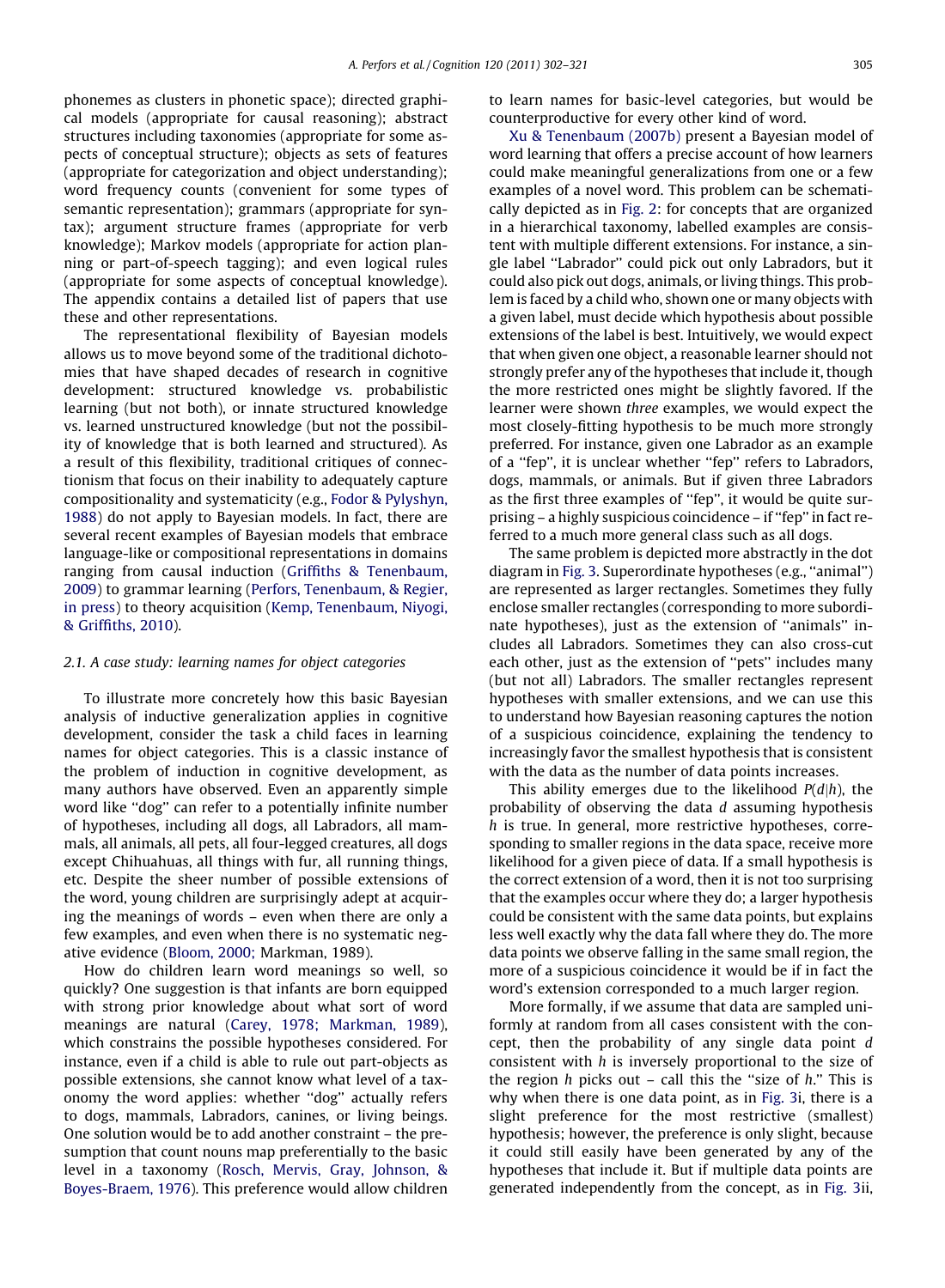<span id="page-4-0"></span>

Fig. 2. Schematic view of hypotheses about possible extensions considered by the learner in [Xu and Tenenbaum, 2007b](#page-19-0); because the taxonomy is hierarchical, the hypotheses are nested within each other. Figure reproduced from [Xu and Tenenbaum \(2007b\)](#page-19-0).



Fig. 3. Learning object words. (i) Hypothesis space that is conceptually similar to that in Fig. 2, now depicted as a two-dimensional dot diagram; hypotheses with higher probability are darker rectangles. With one data point, many hypotheses have some support. (ii) With three examples, the most restrictive hypothesis is much more strongly favored.

the likelihood of  $h$  with  $n$  consistent examples is inversely proportional to the size of h, raised to the nth power. Thus the preference for smaller consistent hypotheses over larger hypotheses increases exponentially with the number of examples, and the most restrictive consistent hypothesis is strongly favored. This assumption is often referred to as the size principle [\(Tenenbaum & Griffiths, 2001](#page-19-0)).

The math behind the size principle is best understood concretely if we think about the hypotheses as discrete subsets of possible objects we might observe, such as bags of colored marbles, rather than as continuous regions such as rectangular regions in a two-dimensional space. Suppose

bag A contains two marbles (a red and a green) and bag B contains three (a red, a green, and a yellow). The probability of pulling the red marble out of bag A is  $\frac{1}{2} = 0.5$ , since there are two possible marbles to choose from. The probability of pulling the red marble out of bag *B* is  $\frac{1}{3} = 0.33$  for similar reasons. Thus, if you know only that a red marble has been pulled out of a bag (but not which bag it is), you might have a weak bias to think that it was pulled out of bag A, which is  $\frac{0.5}{0.33}$  = 1.67 times as likely as bag B.

Now suppose that someone draws out the following series of marbles, shaking the bag fully between each draw: red, green, red, green. At this point most people would be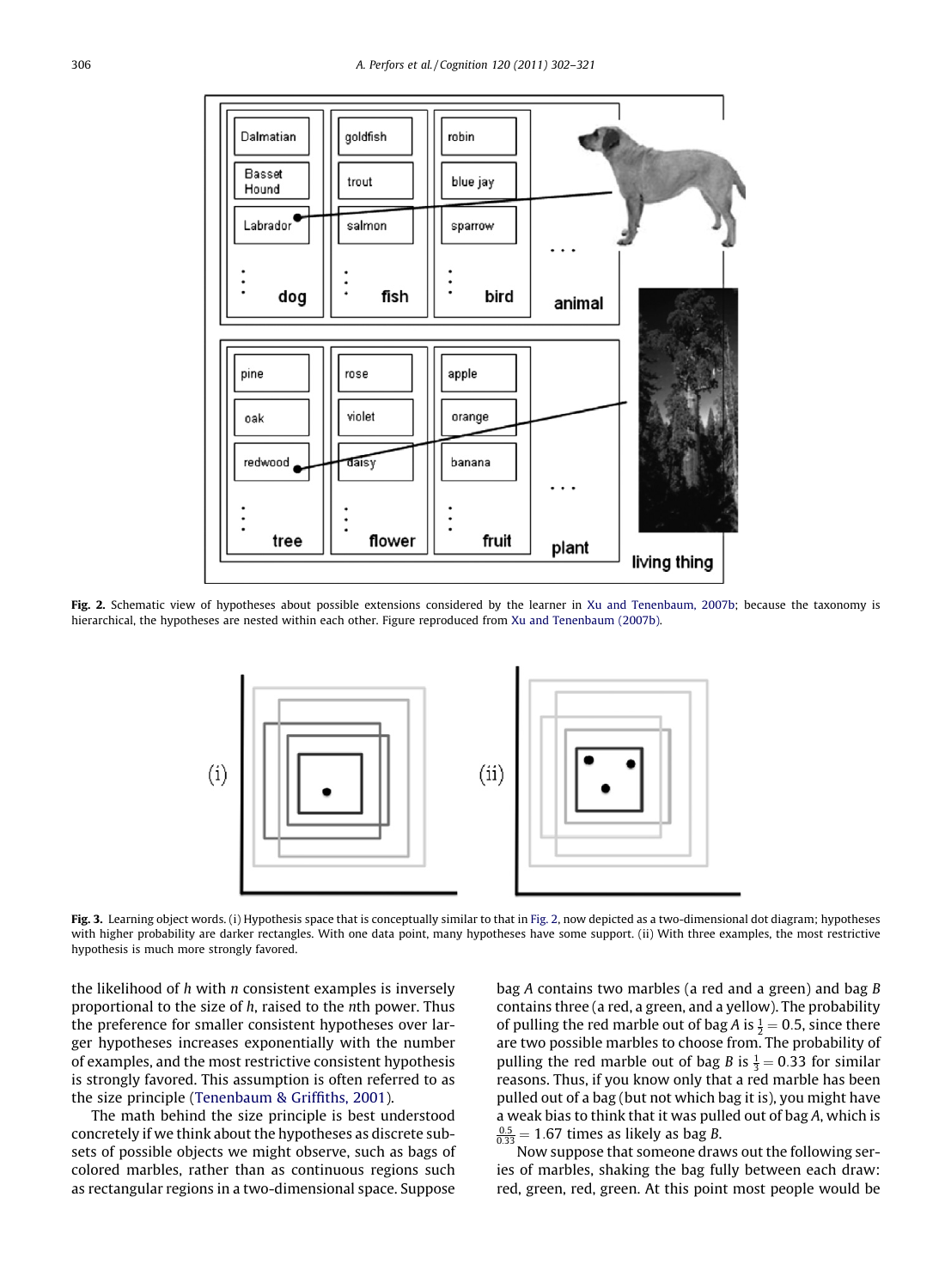more certain that the bag is A. The size principle explains why. If the probability of pulling one red (or green) marble from bag A is  $\frac{1}{2}$ , the probability of pulling that specific series of marbles is  $\frac{1}{2} * \frac{1}{2} * \frac{1}{2} * \frac{1}{2} = \frac{1}{2^4} = \frac{1}{16} = 0.0625$ , since each draw is independent. By contrast, the probability of drawing those marbles from bag *B* is  $\frac{1}{3} * \frac{1}{3} * \frac{1}{3} * \frac{1}{3} = \frac{1}{3^4} = \frac{1}{91} = 0.0109$ . This means that bag A is now  $\frac{0.0625}{0.0109} = 5.73$  times as likely as B. In essence, the slight preference for the smaller bag is magnified over many draws, since it becomes an increasingly unlikely coincidence for only red or green marbles to be drawn if there is also a yellow one in there. This can be magnified if the number of observations increases still further (e.g., consider observing a sequence of red, green, red, green, green, green, red, green, red, red, green) or the relative size of the bags changes (e.g., suppose the observations are still red, green, red, green, but that the larger bag contains six marbles, each of a different color, rather than three). In either case bag A is now preferred to bag B by over a factor of 80, and there is little doubt that the marbles were drawn from bag A. In a similar way, a small hypothesis makes more precise predictions; thus, if the data are consistent with those predictions, then the smaller hypothesis is favored.

The size principle explains how it is possible to make strong inferences based on very few examples. It also captures the notion of a suspicious coincidence: as the number of examples increases, hypotheses that make specific predictions – those with more explanatory power – tend to be favored over those that are more vague. This provides a natural solution to the ''no negative evidence'' problem: deciding among hypotheses given positive-only examples. As the size of the data set approaches infinity, a Bayesian learner rejects larger or more overgeneral hypotheses in favor of more precise ones. With limited amounts of data, the Bayesian approach can make more subtle predictions, as the graded size-based likelihood trades off against the preference for simplicity in the prior. The likelihood in Bayesian learning can thus be seen as a principled quantitative measure of the weight of implicit negative evidence – one that explains both how and when overgeneralization should occur.

The results of [Xu & Tenenbaum \(2007b\)](#page-19-0) reflect this idea. Adults and 3- and 4-year-old children were presented with 45 objects distributed across three different superordinate categories (animals, vegetables, and vehicles), including many basic-level and subordinate-level categories within those. Subjects were then shown either one or three labelled examples of a novel word such as ''fep'', and were asked to pick out the other ''feps'' from the set of objects. Both children and adults responded differently depending on how many examples they were given. Just as in [Fig. 3](#page-4-0), with one example, people and the model both showed graded generalization from subordinate to superordinate matches. By contrast, when given three examples, generalizations became much sharper and were usually limited to the most restrictive level.

This also illustrates how assumptions about the nature of the generative process affect the types of inferences that can be made.We have seen that people tend show restricted generalizations on the basis of three examples; however, this only if they think the experimenter was choosing those examples sensibly (i.e., as examples of the concept). If people think the data were generated in some other way – for instance, another learner was asking about those particular pictures – then their inferences change ([Xu & Tenenbaum,](#page-19-0) [2007a](#page-19-0)). In this case, the lack of non-Labradors no longer reflects something the experimenter can control; though it is a coincidence, it is not a suspicious one. The data are the same, but the inference changes as the generative process underlying the data changes. In other words, the size principle applies in just those cases where the generative process is such that data are generated from the concept (or, more generally, hypothesis) itself.

So far we have illustrated how Bayesian inference can capture generalization from just a few examples, the simultaneous learning of overlapping extensions, and the use of implicit negative evidence. All of these are important, but it is also true that we have built in a great deal, including a restricted and well-specified hypothesis space. Very often, human learners must not make reasonable specific generalizations within a set hypothesis space, they also much be able to make generalizations about what sort of generalizations are reasonable. We see an example of this in the next section.

## 3. Acquiring inductive constraints

One of the implications of classic problems of induction is the need for generalizations about generalizations, or inductive constraints, of some sort. The core problem is how induction is justified based on a finite sample of any kind of data, and the inevitable conclusion is that there must be some kind of constraint that enables learning to occur. Nearly every domain studied by cognitive science yields evidence that children rely on higher-level inductive constraints. Children learning words prefer to apply them to whole objects rather than parts ([Markman, 1990](#page-18-0)). Babies believe that agents are distinct from objects in that they can move without contact [\(Spelke, Phillips, & Wood](#page-19-0)[ward, 1995](#page-19-0)) and act in certain ways in response to goals (Gergely & Csibra, 2003; Woodward, 1998). Confronted with evidence that children's behavior is restricted in predictable ways, the natural response is to hypothesize the existence of innate constraints, including the whole object constraint ([Markman, 1990](#page-18-0)) core systems of object representation, psychology, physics, and biology ([Carey, 2009;](#page-17-0) Carey & Spelke, 1996; Spelke & Kinzler, 2007), and so on. Given that they appear so early in development, it seems sensible to postulate that these constraints are innate rather than learned.

However, it may be possible for inductive constraints to be learned, at least in some cases. For instance, consider the problem of learning that some features ''matter'' for categorizing new objects while others should be ignored (e.g., [Nosofsky, 1986](#page-18-0)). Acquiring higher-level abstract knowledge would enable one to make correct generalizations about an object from a completely novel category, even after seeing only one example. A wealth of research indicates that people are capable of acquiring this sort of knowledge, both rapidly in the lab ([Nosofsky, 1986; Perfors](#page-18-0)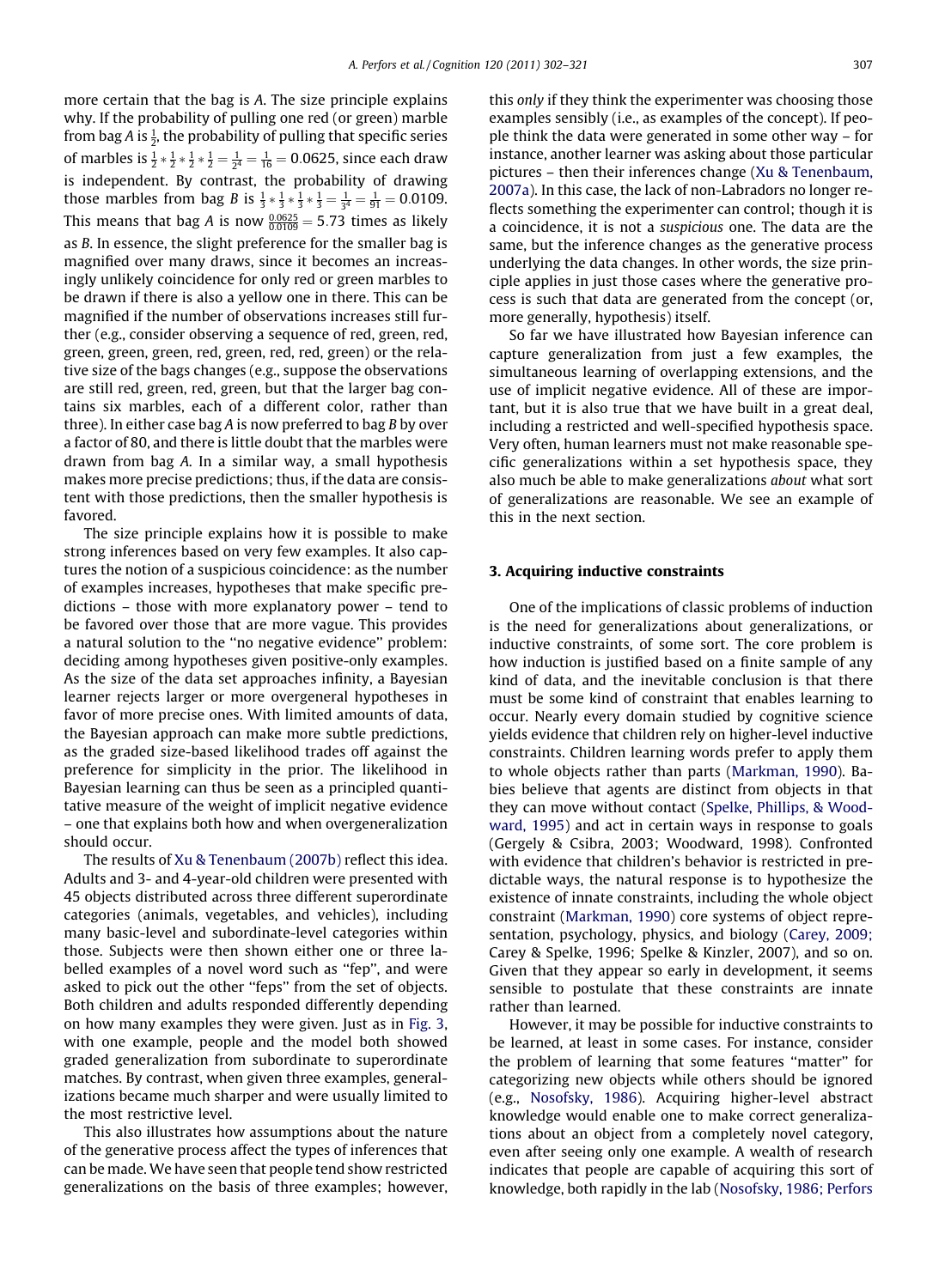

Fig. 4. Learning higher-order information. (i) Given point a, one cannot identify whether b or c is more likely. (ii) Given additional data, a model that could learn higher-order information about hypotheses might favor regions that tend to be long, thin rectangles oriented along the y axis (i.e., regions for which the length *l* tends to be short, the width w tends to be long, and the location (x and y coordinates) can be nearly anywhere). If this is the case, points a and b are probably within the same region, but  $a$  and  $c$  are not.

[& Tenenbaum, 2009\)](#page-18-0) and over the course of development [\(Landau, Smith, & Jones, 1988; Smith, Jones, Landau,](#page-18-0) [Gershkoff-Stowe, & Samuelson, 2002](#page-18-0)). Children also acquire other sorts of inductive constraints over the course of development, including the realization that categories may be organized taxonomically [\(Rosch, 1978\)](#page-19-0), that some verbs occur in alternating patterns and others do not (e.g., [Pinker, 1989\)](#page-19-0) or that comparative orderings should be transitive [\(Shultz & Vogel, 2004\)](#page-19-0).

How can an inductive constraint be learned, and how might a Bayesian framework explain this? Is it possible to acquire an inductive constraint faster than the specific hypotheses it is meant to constrain? If not, how can we explain people's learning in some situations? If so, what principles explain this acquisition?

A familiar example of the learning of inductive constraints was provided by [Goodman \(1955\).](#page-17-0) Suppose we have many bags of colored marbles and discover by drawing samples that some bags seem to have black marbles, others have white marbles, and still others have red or green marbles. Every bag is uniform in color; no bag contains marbles of more than one color. If we draw a single marble from a new bag in this population and observe a color never seen before – say, purple – it seems reasonable to expect that other draws from this same bag will also be purple. Before we started drawing from any of these bags, we had much less reason to expect that such a generalization would hold. The assumption that color is uniform within bags is a learned overhypothesis, an acquired inductive constraint. The ability to infer such a constraint is not in itself a solution to the ultimate challenges of induction; it rests on other, arguably deeper assumptions – that the new bag is like the previous bags we have seen in relevant ways. Yet it is still a very useful piece of abstract knowledge that guides subsequent generalizations and can itself be induced from experience.

We can illustrate a similar idea in the rectangle world by imagining a learner who is shown the schematic data in Fig. 4i. Having seen point  $a$  only, the learner has no way to decide whether b or c is more likely to be in the same category or region as a. However, if the learner has also seen the data in Fig. 4ii, they might infer both first-order and second-order knowledge about the data set. First-order learning refers to the realization that the specific rectangular regions constitute the best explanation for the data points seen so far; second-order (overhypothesis) learning would involve realizing that the regions tend to be long, thin, and oriented along the y-axis. Just as learning the how categories are organized helps children generalize from new items, this type of higher-order inference helps with the interpretation of novel data, leading to the realization that point  $b$  is probably in the same region as  $a$  but point  $c$  is not, even though b and c are equidistant from a.

A certain kind of Bayesian model, known as a hierarchical Bayesian model (HBM), can learn overhypotheses by not only choosing among specific hypotheses, but by also making higher-order generalizations about those hypotheses. As we have already seen, in a non-hierarchical model, the modeler sets the range of the parameters that define the hypotheses. In a hierarchical model, the modeler instead specifies hyperparameters – parameters defining the parameters – and the model learns the range of the parameters themselves. So rather than being given that the range of each of the the lower corner  $(x, y)$ , length *l*, and width w values lies between 0 and  $10<sup>9</sup>$ , a hierarchical model might instead learn the typical range of each (e.g., that *l* tends to be short while w tends to be long, as depicted in Fig. 4ii) while the modeler specifies the range of the ranges.

The idea of wiring in abstract knowledge at higher levels of hierarchical Bayesian models may seem reminiscent of nativist approaches, but several key features fit well with empiricist intuitions about learning. The top level of knowledge in an HBM is pre-specified, but every level beneath that can be learned. As one moves up the hierarchy, knowledge becomes increasingly abstract and imposes increasingly weak constraints on the learners specific beliefs at the lower levels. Thus, a version of the model that learns at higher levels builds in weaker constraints than a version that learns only at lower levels. By adding further levels of abstraction to an HBM while keeping pre-specified parameters to a minimum, at the highest levels of the model, we can come increasingly close to the classical empiricist proposal for the bottom-up, data-driven origins of abstract knowledge.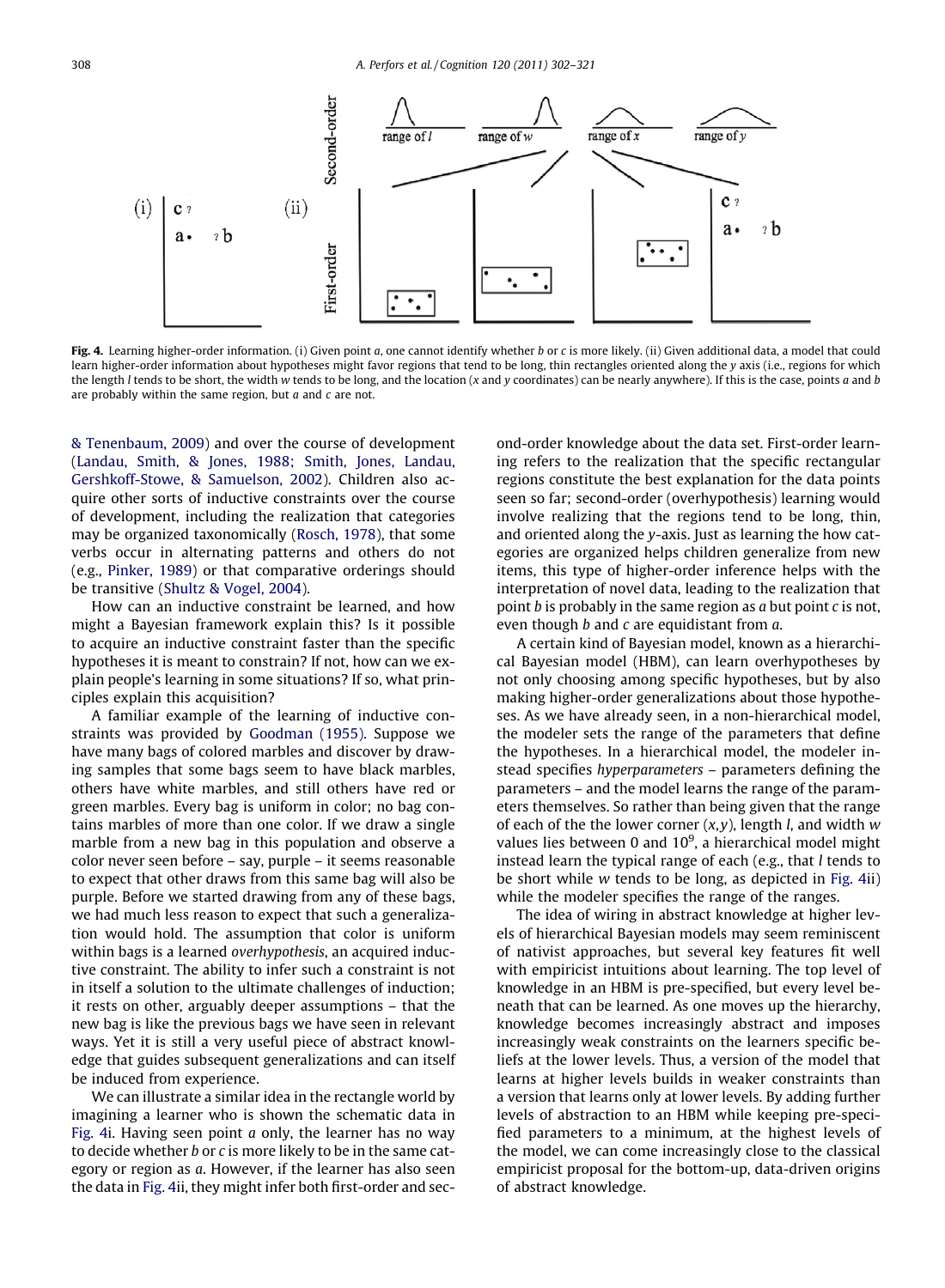Although the precise mathematical details of any HBM are too complex to go into detail here, we can give a simplified example designed to motivate how it might be possible to learn on multiple levels simultaneously. Imagine you are faced with the marble example described earlier. We can capture this problem by saying that for each bag b, you have to learn the distribution of colors in the bag: call this distribution  $\theta_h$ . At the same time, you want to make two inferences about the sets of bags as a whole: how uniform colors tend to be within bags (call this  $\alpha$ ) and what sorts of colors exist overall (call this  $\beta$ ). Here,  $\alpha$ and  $\beta$  are the hyperparameters of each of the  $\theta_h$  values, since how likely any particular bag is will depend on the higher-level assumptions about bags: if you think, for instance, that colors tend to be uniform within bags, then a bag with lots of marbles of different colors in it will be low probability relative to a bag with only one. We can use this fact to learn on the higher level as well. A Bayesian model that sees three bags, all uniform in color, will search for the setting of  $\alpha$ ,  $\beta$ , and  $\theta$  that make the observed data most probable; this will correspond to  $\alpha$  values that tend to favor uniformity within bags, and  $\beta$  and  $\theta$  values that capture the observed color distributions. The Bayesian model learns these things simultaneously in the sense that it seeks to maximize the joint probability of all of the parameters, not just the lower-level ones.

This example is a simplified description of one of the existing hierarchical Bayesian models for category learning ([Kemp, Perfors, & Tenenbaum, 2007\)](#page-18-0); there are several other HBMs for the same underlying problem ([Navarro,](#page-18-0) [2006; Griffiths, Sanborn, Canini, & Navarro, 2008; Heller,](#page-18-0) [Sanborn, & Chater, 2009](#page-18-0)). Though they differ in many particulars, what all of these models have in common is that they can perform inference on multiple levels of abstraction. When presented with data consisting of specific objects and features, these models are capable of making generalizations about the specific objects as well as the appropriate generalizations about categorization in general. For instance, children in an experiment by [Smith](#page-19-0) [et al. \(2002\)](#page-19-0) were presented with four novel concepts and labels and acquired a bias to assume not only that individual categories like chairs tend to be organized by shape, but also that categories of solid artifacts in general are as well. A hierarchical Bayesian model can make the same generalization on the basis of the same data [\(Kemp et al., 2007](#page-18-0)).

A surprising effect of learning in hierarchical models is that, quite often, the higher-order abstractions are acquired before all of the specific lower-level details: just as children acquire some categorization biases even before they have learned all categories, the model might infer parameter values such that l tends to be short and w tends to be long, significantly before the size and location of each rectangular region is learned with precision. This effect, which we might call the "blessing of abstraction",<sup>2</sup> is somewhat counterintuitive. Why are higher-order generalizations like this sometimes easier for a Bayesian learner to acquire?

One reason is that the higher-level hypothesis space is often smaller than the lower-level ones. As a result, the model has to choose between fewer options at the higher level, which may require less evidence. In our rectangle example, the higher-level knowledge may consist of only three options:  $l$  and  $w$  are approximately equal,  $l$  is smaller than w, or w is smaller than l. Even if a learner does not know whether  $l$  is 10 units or 11 units long and  $w$  is 20 or 22, it might be fairly obvious that  $l$  is smaller than  $w$ .

More generally, the higher-level inference concerns the lower-level hypothesis space (and is therefore based on the data set as a whole), whereas the lower-level inference is only relevant for specific data points. A single data point is informative only about the precise size and location of a single region. However, it – and every other single data point – is informative about all of the higher-level hypotheses. There is, in effect, more evidence available to the higher levels than the lower ones, and they can therefore be learned quite quickly.

Is there empirical evidence that people acquire higherlevel abstract knowledge at the same time as, or before, lower-level specific knowledge? Adult laboratory category learning studies indicate that generalizations on the basis of abstract knowledge occurs at least as rapidly as lowerlevel generalizations ([Perfors & Tenenbaum, 2009\)](#page-18-0). There is also some indication that children show an abstract to concrete shift in both biological knowledge [\(Simons & Keil,](#page-19-0) [1995\)](#page-19-0) and categorization, tending to differentiate global, superordinate categories before basic level kinds [\(Mandler](#page-18-0) [& McDonough, 1993](#page-18-0)). Even infants have been shown to have the capacity to form overhypotheses given a small amount of data, providing initial evidence that the mechanisms needed for rapidly acquired inductive constraints exist early in development [\(Dewar & Xu, 2010\)](#page-17-0).

There is also a great deal of research that demonstrates the existence of abstract knowledge before any concrete knowledge has been acquired. For instance, the core knowledge research program suggests that before children learn about many specific physical objects or mental states, they have abstract knowledge about physical objects and intentional agents in general (e.g., [Spelke & Kinzler, 2007\)](#page-19-0). The core knowledge view suggests that the presence of this abstract knowledge so early in development, and before the existence of specific knowledge, implies that the abstract knowledge must be innate in some meaningful sense. More broadly, the basic motivation for positing innate constraints on cognitive development is that without these constraints, children would be unable to infer the specific knowledge that they seem to acquire from the limited data available to them. What is critical to the argument is that some constraints are present prior to learning some of the specific data, not that those constraints must be innate. Approaches to cognitive development that emphasize learning from data typically view the course of development as a progressive layering of increasingly abstract knowledge on top of more concrete representations; under such a view, learned abstract knowledge would tend to come in after more specific concrete knowledge is learned, so the former could not usefully constrain the latter.

This view is sensible in the absence of explanations that can capture how abstract constraints could be learned together with (or before) the more specific knowledge they <sup>2</sup> We thank Noah Goodman for this coinage. The same are needed to constrain. However, the hierarchical and  $\overline{a}$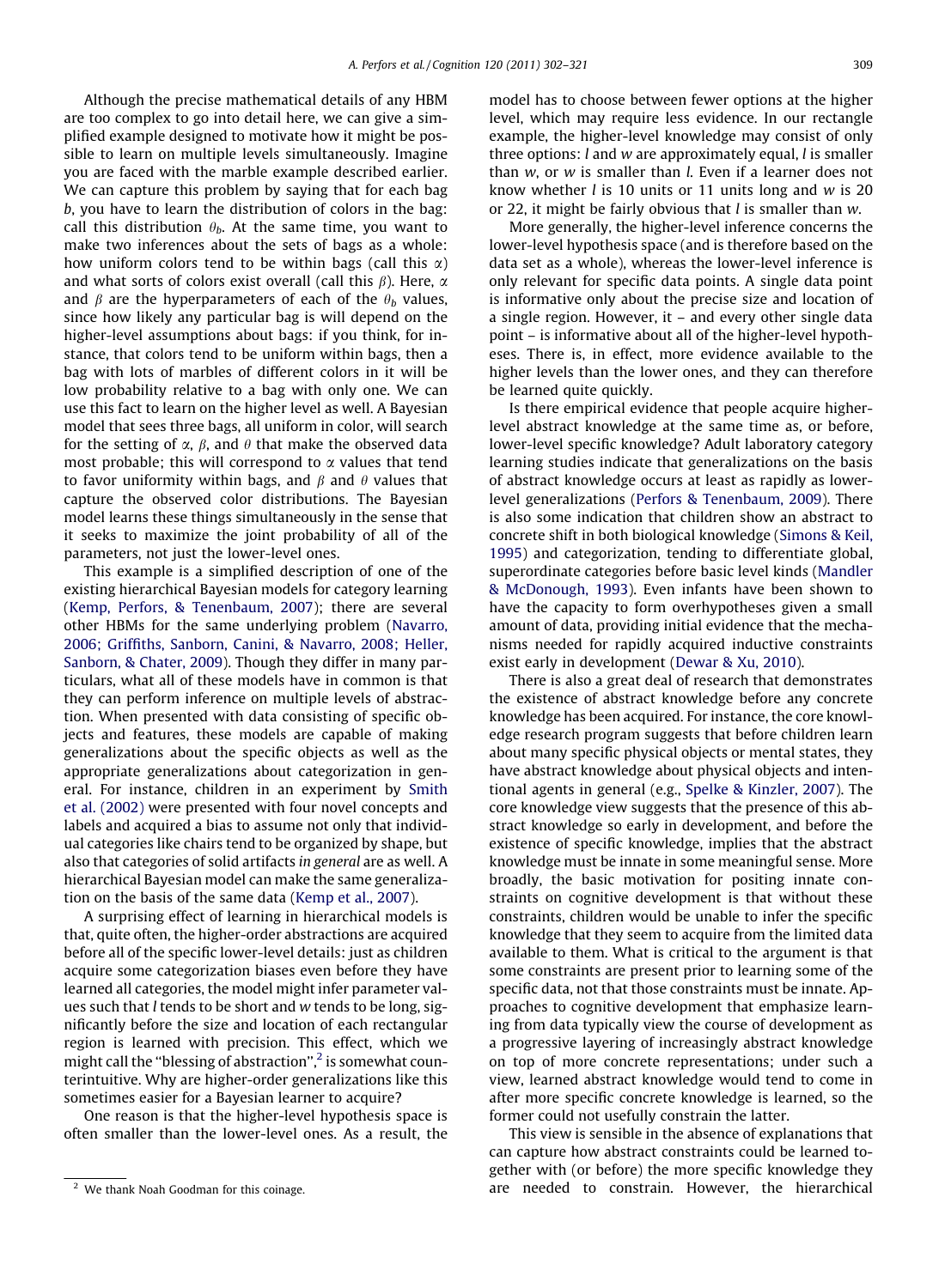Bayesian framework provides such an explanation (or, at minimum, evidence that such a thing is possible). A model with the capability of acquiring abstract knowledge of a certain form<sup>3</sup> can identify what abstract knowledge is best supported by the data by learning which values of hyperparameters (like  $\alpha$  and  $\beta$ ) are the most probable given the data seen so far. If an abstract generalization like this can be acquired very early and can function as a constraint on later acquisition of specific data, it may function effectively as if it were an innate domain-specific constraint, even if it is in fact not innate and instead is acquired by domain-general induction from data.

In sum, then, hierarchical Bayesian models offer a valuable tool for exploring questions of innateness due to the ability to limit built-in knowledge to increasingly abstract levels and thereby learn inductive constraints at other levels. As we will see in the next section, the Bayesian framework is also a useful way of approaching these questions for another reason – their ability to evaluate the rational tradeoff between the simplicity of a hypothesis and its goodness-of-fit to the evidence in the world. Because of this, Bayesian learners can make inferences that otherwise appear to go beyond the amount of evidence available.

### 4. Developing inductive frameworks

The hierarchical Bayesian models described above explain the origins of inductive biases and constraints by tuning priors in response to data observed from multiple settings or contexts. But the acquisition of abstract knowledge often appears more discrete or qualitative – more like constructing an appropriate hypothesis space, or selecting an appropriate hypothesis space from a higher level ''hypothesis space of hypothesis spaces''. Consider the ''theory theory'' view of cognitive development. Children's knowledge about the world is organized into intuitive theories with a structure and function analogous to scientific theories ([Carey, 1985; Gopnik & Meltzoff,](#page-17-0) [1997; Keil, 1989; Karmiloff-Smith, 1988](#page-17-0)). The theory serves as an abstract framework that guides inductive generalization at more concrete levels of knowledge, by generating a space of hypotheses. Intuitive theories have been posited to underlie real-world categorization [\(Mur](#page-18-0)[phy & Medin, 1985\)](#page-18-0), causal induction (Griffiths & Tenenbaum, 2009; Waldmann, 1996), biological reasoning [\(Atran, 1995; Inagaki & Hatano, 2002; Medin & Atran,](#page-17-0) [1999](#page-17-0)), physical reasoning [\(McCloskey, 1983](#page-18-0)) and social interaction ([Nichols & Stich, 2003; Wellman, 1990](#page-18-0)). For instance, an intuitive theory of mind generates hypotheses about how a specific agent's behavior might be explained in particular situations – candidate explanations framed in terms of mental states such as goals, beliefs, or preferences. Under this view, cognitive development requires recognizing that a current theory of a domain is inadequate, and revising it in favor of a new theory that

makes qualitative conceptual distinctions not made in the earlier theory [\(Carey, 1985; Gopnik, 1996\)](#page-17-0). Probabilistic models provide a way to understand how such a process of theory change might take place, and in particular how a learner might weigh the explanatory power of alternative theories against each other. In the Bayesian framework, developmental change is a result of model selection; as data accumulate, eventually one theory becomes more likely than another, and the learner prefers a different one than before. In the next section we describe how and why this transition occurs.

## 4.1. Trading off parsimony and goodness-of-fit

One of the most basic challenges in choosing between theories (or grammars, or other kinds of inductive frameworks) is trading off the parsimony, or simplicity, of a theory with how well it fits the observed data. To take a developmental example, we can imagine a child choosing between two theories of human choice behavior (as in, e.g., [Lucas et al., submitted for publication\)](#page-18-0). Under one theory, everybody shares essentially the same assumptions about what kinds of things are desirable, such as having the same preferences for different kinds of food (and hence everybody has the same preferences as the child). Under the other theory, different people can possess different preferences. The developmental data suggest that a transition between these two theories occurs when children are between 14 and 18 months of age ([Repacholi & Gopnik,](#page-19-0) [1997](#page-19-0)). However, the second theory is significantly more complex than the first, with the information required to specify the preferences of everybody the child knows increasing with the number of people. This extra complexity makes the theory more flexible, and thus better able to explain the pattern of choices a group of people might make. However, even if it were the case that everybody shared the same preferences, any random variation in people's choices could be explained by the more complex theory in terms of different people having different preferences. So, how can the child know when a particular pattern of choices should lead to the adoption of this more complex theory?

Developing intuitive theories requires trading off parsimony with goodness-of-fit. A more complex theory will always fit the observed data better, and thus needs to be penalized for its additional flexibility. While our example focuses on the development of theories of preference, the same problem arises whenever theories, grammars or other inductive frameworks that differ in complexity need to be compared. Just as a higher-order polynomial is more complicated but can fit a data set more precisely, so too can a highly expressive theory or grammar, with more internal degrees of freedom, fit a body of data more exactly. How does a scientist or a child recognize when to stop positing ever more complex epicycles, and instead adopt a qualitatively different theoretical framework? Bayesian inference provides a general-purpose way to formalize a rational tradeoff between parsimony and fit.

As we saw earlier, goodness-of-fit for a hypothesis h is captured by the likelihood term in Bayes' Rule, or  $P(d|h)$ ,

<sup>&</sup>lt;sup>3</sup> See Section 5 for a more thorough discussion of how this degree of supervision is consistent with a non-innatist perspective, and is in fact impossible to avoid in any model of learning.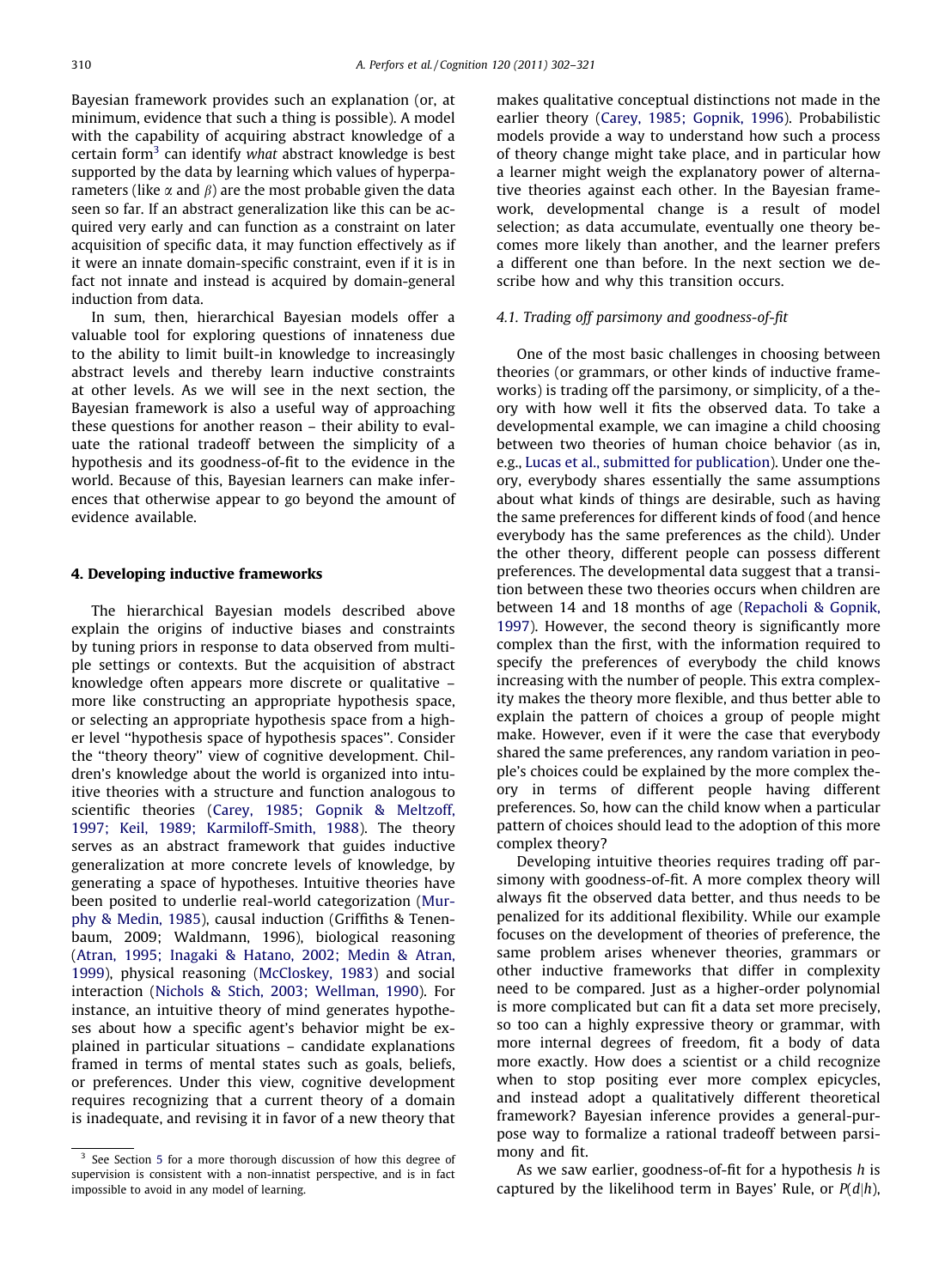<span id="page-9-0"></span>

Fig. 5. Hypothesis A is too simple, fitting the observed data poorly; C fits closely but is too complex; while B is "just right." A Bayesian analysis naturally ensures that the best explanation of the data optimizes a tradeoff between complexity and fit, as in B.

while the prior  $P(h)$  reflects other sources of a learner's beliefs. Priors can take various forms, but in general, a preference for simpler or more parsimonious hypotheses will emerge naturally without having to be engineered deliberately. This preference derives from the generative assumptions underlying the Bayesian framework, in which hypotheses are themselves generated by a stochastic process that produces a space of candidate hypotheses and  $P(h)$  reflects the probability of generating h under that process.

To illustrate, consider the three hypotheses shown in Fig. 5. We expand on our previous example by now stipulating that individual hypotheses may include more than one rectangular subregion. As a result, hypotheses are generated by first choosing a number of rectangular subregions and then choosing *l*, *w*, *x*, and *y* for each subregion. The first choice of how many subregions could be biased towards smaller numbers, but it need not be. Simpler hypotheses, corresponding to those with fewer subregions, would still receive higher prior probability because they require fewer choice points in total to generate. The simplest hypothesis A, with one subregion, can be fully specified by making only four choices: l, w, x, and y. Hypothesis C, at the other extreme, contains 16 distinct rectangular subregions, and therefore requires 64 separate choices to specify, four for each subregion. Intuitively, the more complicated a pattern is, the more "accidental" it is likely to appear; the more choices a hypothesis requires, the more likely it is that those choices could have been made in a different way, resulting in an entirely different hypothesis. More formally, because the prior probability of a hypothesis is the product of the probabilities for all choices needed to generate it, and the probability of making any of these choices in a particular way must be less than one, a hypothesis specified by strictly more choices will in general receive strictly lower prior probability.

There are other ways of generating the hypotheses shown in Fig. 5 – for instance, we could choose the upper-right and lower-left corners of each rectangular subregion, rather than choosing one corner, a height and a width. These might generate quantitatively different prior probabilities but would still give a qualitatively similar tradeoff between complexity and fit. The ''Bayesian Ockham's razor'' [\(MacKay, 2003](#page-18-0)) thus removes much of the subjectivity inherent in assessing simplicity of an explanation.<sup>4</sup> Note that in any of these generative accounts where hypotheses are generated by a sequence of choices, earlier or higher-up choices tend to play more important roles because they can affect the number and the nature of choices made later on or lower down. The initial choice of how many rectangular subregions to generate determines how many choices about positions and side lengths are made later on. Perhaps we could have also chosen initially to generate circular subregions instead of rectangles; then each subregion would involve only three choices rather than four.

The same general logic applies to cognitively interesting hypothesis spaces, not just circles and rectangles: for instance, more complex grammars incorporate more rules and non-terminals (and therefore more choices are involved in specifying each one), and more complex causal theories involve more hidden causes or a greater degree of specification about the form that the causal relationship takes. These higher-level ''choices that control choices'' characterize the learner's ''hypothesis space of hypothesis spaces''; they embody a more discrete, qualitative version of the hierarchical Bayesian ideas introduced in the previous section. They capture the role that intuitive theories or grammars play in providing frameworks for inductive inference in cognition, or the analogous role that higher-level frameworks or paradigms play in scientific theory building [\(Henderson,](#page-18-0) [Goodman, Tenenbaum, & Woodward, 2010](#page-18-0)).

The logic outlined in the preceding paragraphs has been used to analyze developmental theory transitions in several

<sup>&</sup>lt;sup>4</sup> That said, it is always possible to imagine bizarre theories, generating hypotheses from very different primitives than we typically consider, in which hypotheses that are intuitively more complex receive higher (not lower) prior probabilities. For instance, suppose that the hypotheses shown in Fig. 5 were generated not by choosing the dimensions of one or more rectangles from some generic distribution, but by starting with just the 21 small rectangles in Fig. 5C, and then making choices about whether to add or remove rectangles to or from this set. In that case, hypothesis C would have higher prior probability than A or B. Because the simplicity of a hypothesis is only meaningful relative to the primitives out of which hypotheses are generated, the decision of which primitives to include in a probabilistic model of cognition is a crucial choice, which we consider in more depth later. For now, we simply note that this is a key concern for any cognitive modeler, Bayesian or otherwise inclined. It can be seen as a virtue of the Bayesian framework that it forces us to make these choices and their consequences explicit, and that it provides a tool to evaluate the primitives we choose.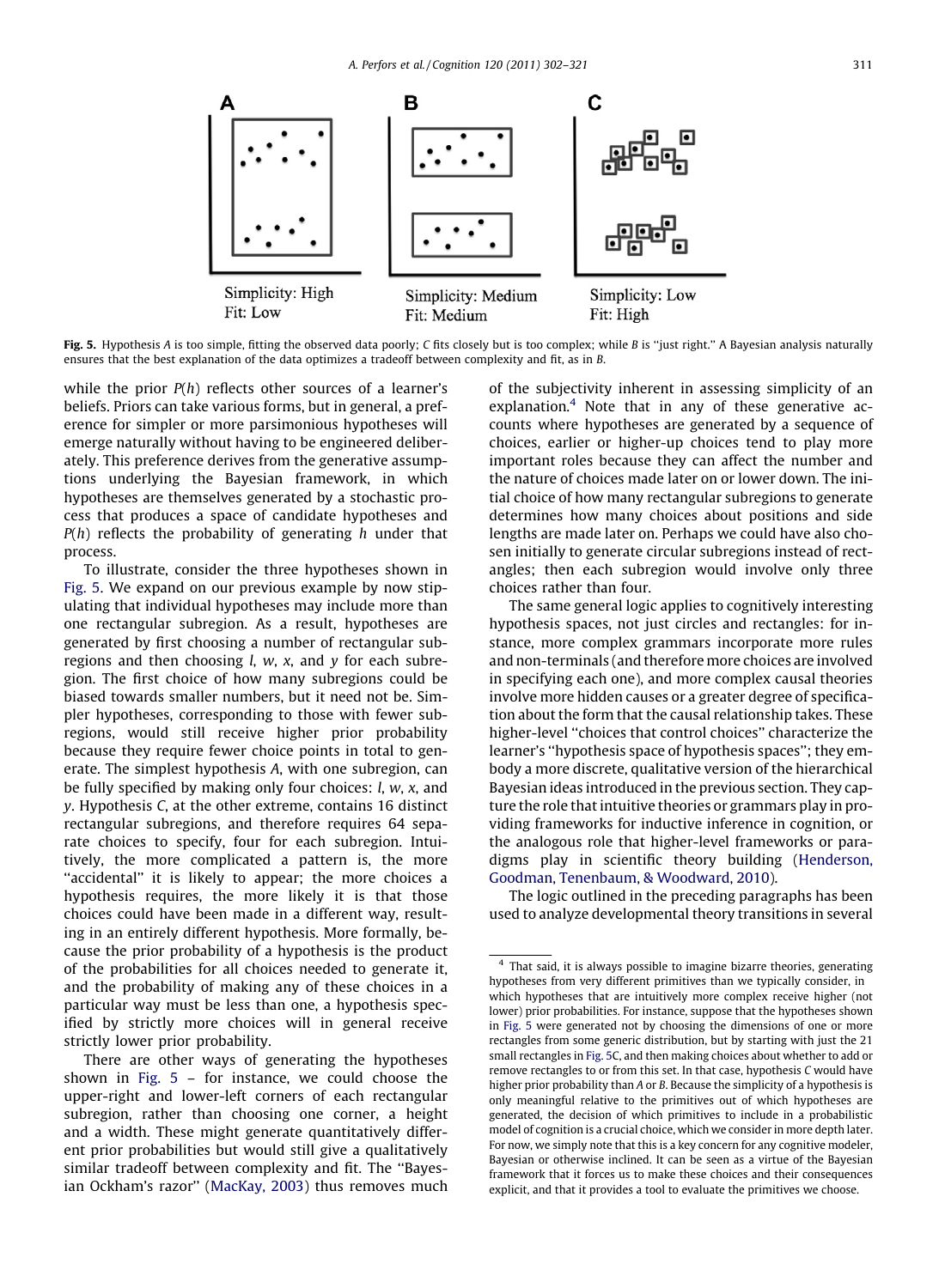<span id="page-10-0"></span>

Fig. 6. Role of data set size. Three datasets with increasing numbers of data points and their corresponding best hypotheses. For dataset 1, there are so few data points that the simplicity of the hypothesis is the primary consideration; by dataset 3, the preferred hypothesis is one that fits the clustered data points quite tightly.

settings. Lucas et al. (submitted for publication) show that the change from believing everybody shares the same preferences (analogous to hypothesis A in [Fig. 5](#page-9-0)) to believing everybody has different preferences (analogous to hypothesis C in [Fig. 5\)](#page-9-0) can be produced simply by providing more data, a mechanism that we discuss in more detail in the next section. [Goodman et al. \(2006\)](#page-17-0) show that the same approach can be used to explain the development of understanding of false beliefs, with a theory in which the beliefs that people maintain are influenced by their access to information being more complex but providing a better fit to the data than a theory without this principle. [Schmidt, Kemp, & Tenenbaum](#page-19-0) [\(2006\)](#page-19-0) demonstrated that a high-level theory about the properties of semantic predicates known as the M-constraint (essentially the constraint that predicates respect the structure of an ontological hierarchy; [Sommers, 1971;](#page-19-0) [Keil, 1979](#page-19-0)) can be induced from linguistic data consistent with that theory, providing an alternative to the idea that this constraint is innate. [Perfors, Tenenbaum, & Regier](#page-18-0) [\(2006\), Perfors et al. \(in press\)](#page-18-0) reanalyze one version of a famous ''poverty of stimulus'' argument, and demonstrate that highly abstract and universal features of language – in particular, the principle that grammars incorporate hierarchical phrase structure – need not be built in as a language-specific bias but instead can be inferred on the basis of only a few hours of child-directed speech, given certain reasonable assumptions. This is because hierarchical grammars offer a more parsimonious explanation of the observed sentences: the grammars are shorter, with fewer non-terminals and fewer rules – that is, fewer choice points.

#### 4.2. Adapting Ockham's Razor to the data

A key advantage of Bayesian approaches over earlier approaches to selecting grammars or theories based on data can be seen in how they adapt the preference for simpler hypotheses as the amount of observed data increases. In language acquisition, a traditional solution to the problem of constraining generalizing in the absence of negative evidence is the Subset Principle ([Wexler & Culicover, 1980; Berwick,](#page-19-0) [1986\)](#page-19-0): learners should choose the most specific grammar consistent with the observed data. In scientific theorizing, the classical form of Ockham's Razor speaks similarly: entities should not be multiplied beyond necessity. The difficulty with these approaches is that because their inferential power

is too weak, they require additional constraints in order to work – and those constraints often apply only in a way we can recognize post hoc. In [Fig. 5](#page-9-0), for instance, the preference for hypothesis B over A can be explained by the Subset Principle, but to explain why B is better than C (a subset of B), we must posit that  $C$  is ruled out  $a$  priori by some innate constraint; it is just not a natural hypothesis and should never be learnable, regardless of the data observed.

A Bayesian version of Ockham's Razor, in contrast, will naturally modulate the tradeoff between simplicity and goodness-of-fit based on the available weight of data, even if the data are always generated by the same underlying process. This adaptiveness is intuitively sensible and critical for human learning. Consider Fig. 6, which shows three data sets generated from the same underlying process but varying in the amount of data observed. The best hypothesis fits the five data points in data set 1 quite loosely, but because there are so few points this does not impose a substantial penalty relative to the high prior probability of the hypothesis. Analogously, early on in development children's categories, generalizations, and intuitive theories are likely to be coarser than those of adults, blurring distinctions that adults consider highly relevant and therefore being more likely to over-generalize. $5$  As data accumulate, the relative penalty

<sup>5</sup> Adopting a sequence of ever more complex theories as the relevant data come to light seems like a plausible account of cognitive development, but it appears to be at odds with the familiar phenomenon of U-shaped learning curves (e.g., [Marcus et al. \(1992\)](#page-18-0); see also [Siegler \(2004\)](#page-19-0) for an overview). A U-shaped learning pattern occurs when a learner initially appears to have correctly acquired some piece of knowledge, producing it without error, but then follows this by an interval of incorrect performance marked by overgeneralization before eventually self-correcting. It may be possible to understand U-shaped acquisition patterns by considering a learner who can simply memorize individual data points in addition to choosing among hypotheses about them. In our example, memorizing a data point would require two choices to specify  $-$  its  $x$  and  $y$  coordinates  $$ but even the simplest hypothesis would require at least four  $(x, y, l, \text{and } w)$ . Moreover, a single data point also has the highest possible likelihood, since it predicts the data (itself) exactly. A data set with only one or a few data points, therefore, would be preferred in both the prior and the likelihood. Only as the number of data points increases would the penalty in the prior become high enough to preclude simply memorizing each data point individually: this is when overgeneral, highly simple hypotheses begin to be preferred. Thus, whether a U-shaped pattern occurs depends on the tradeoff in complexity that it takes to represent individual data points as opposed to entire hypotheses: if it is cheaper to memorize a few data points, then that would have both a higher prior and likelihood than would an extremely vague, overly general hypothesis.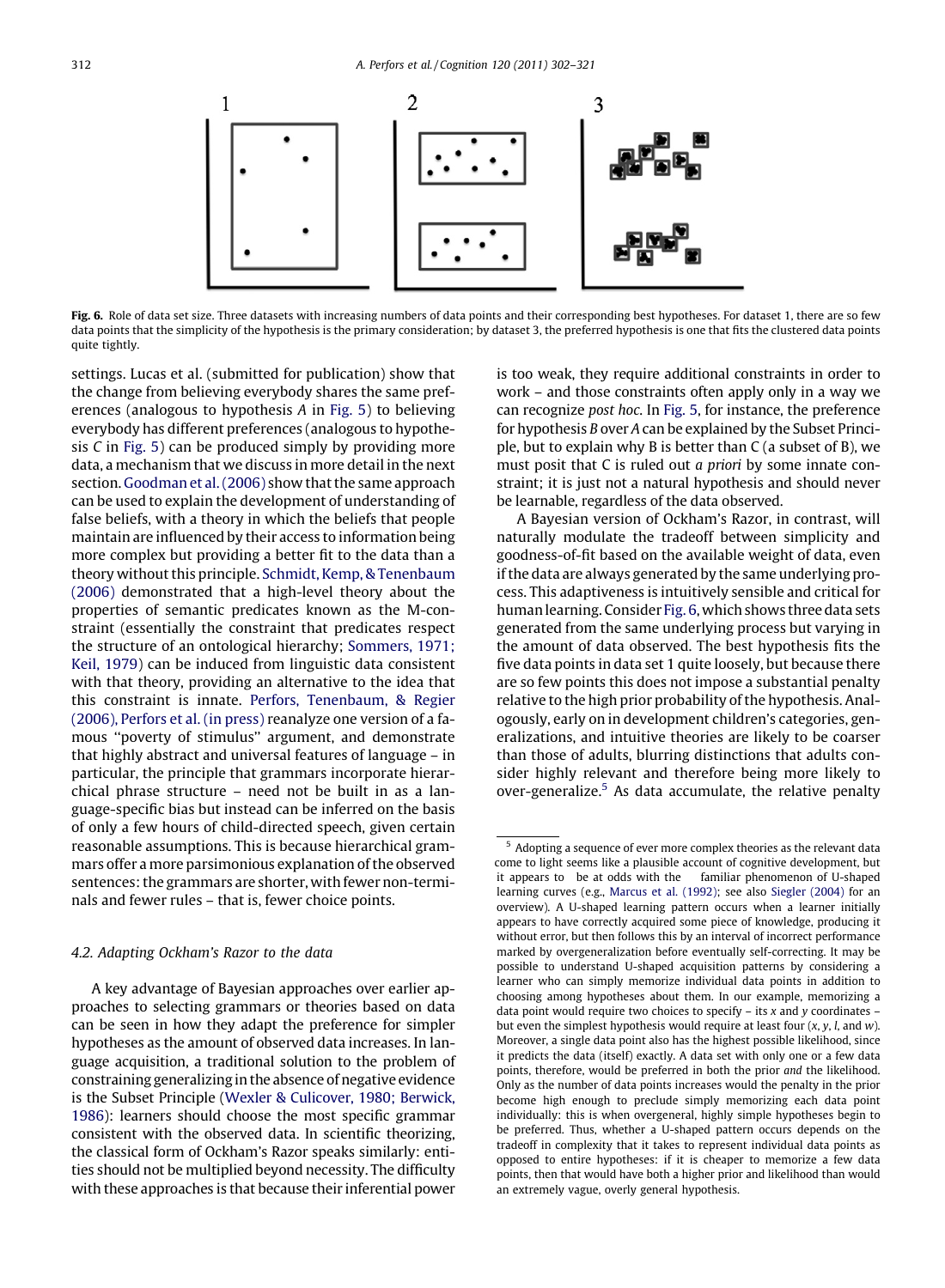imposed for poor fit is greater, since it applies to each data point that is not predicted accurately by the hypothesis. More complex hypotheses become more plausible, and even hypothesis C that looked absurd on the data in [Fig. 5](#page-9-0) could become compelling given a large enough data set, containing many data points all clustered into the 16 tiny regions exactly as the theory predicts. The Subset Principle is not flexible in the same way. Being able to explain the process of development, with different theories being adopted by the child at different stages, requires being able to adapt to the data. This property makes it possible for the gradual accumulation of data to be the driving force in theory change, as in the examples discussed above.

Looking at [Fig. 6](#page-10-0), one might guess that as the data increase, the most complex hypotheses will eventually always be preferred. This is not true in general, although as data accumulate a Bayesian learner will tend to consider more complex hypotheses. Yet the preferred hypothesis will be that which best trades off between simplicity and goodness-of-fit, and ultimately, this will be the hypothesis that is closest to the true generative process [\(MacKay,](#page-18-0)  $2003$ ).<sup>6</sup> In other words, if the data are truly generated by a process corresponding to 16 different rectangular regions, then the points will increasingly clump into clusters in those regions, and hypothesis C will eventually be preferred. But if the data are truly generated by a process inhabiting two larger regions, then hypothesis B would still have a higher posterior probability as more data accumulate.

#### 5. Discussion

Several issues are typically raised when evaluating Bayesian modelling as a serious computational tool for cognitive science. Bayesian reasoning characterizes ''optimal'' inference: what does this mean? How biologically plausible are these models, and how much does this matter? And finally, where does it all come from – the hypothesis space, the parameters, the representations? The answers to each of these questions affect what conclusions about actual human cognition we can draw on the basis of Bayesian models; we therefore consider each in turn.

# 5.1. Optimality: what does it mean?

Bayesian probability theory<sup>7</sup> is not simply a set of ad hoc rules useful for manipulating and evaluating statistical information: it is also the set of unique, consistent rules for conducting plausible inference ([Jaynes, 2003\)](#page-18-0). In essence, it is a extension of deductive logic to the case where propositions have degrees of truth or falsity – that is, it is identical to deductive logic if we know all the propositions with 100% certainty. Just as formal logic describes a deductively correct way of thinking, Bayesian probability theory describes an inductively correct way of thinking. As [La](#page-18-0)[place \(1816\)](#page-18-0) said, ''probability theory is nothing but common sense reduced to calculation.''

What does this mean? If we were to try to come up with a set of desiderata that a system of ''proper reasoning'' should meet, they might include things like consistency and qualitative correspondence with common sense – if you see some data supporting a new proposition A, you should conclude that A is more plausible rather than less; the more you think A is true, the less you should think it is false; if a conclusion can be reasoned multiple ways, its probability should be the same regardless of how you got there; etc. The basic axioms and theorems of probability theory, including Bayes' Rule, emerge when these desiderata are formalized mathematically [\(Cox, 1946,](#page-17-0) [1961\)](#page-17-0), and correspond to common-sense reasoning and the scientific method. Put another way, Bayesian probability theory is ''optimal inference'' in the sense that a non-Bayesian reasoner attempting to predict the future will always be out-predicted by a Bayesian reasoner in the long run ([de Finetti, 1937\)](#page-17-0).

Even if the Bayesian framework captures optimal inductive inference, does that mean it is an appropriate tool for modelling human cognition? After all, people's everyday reasoning can be said to be many things, but few would aver that it is always optimal, subject as it is to emotions, heuristics, and biases of many different sorts (e.g., [Tversky](#page-19-0) [& Kahneman, 1974\)](#page-19-0). However, even if humans are nonoptimal thinkers in many ways – and there is no reason to think they are in every way – it is impossible to know this without being able to precisely specify what optimal thinking would amount to. Understanding how humans do think is often made easier if one can identify the ways in which people depart from the ideal: this is approximately the methodology by which Kahneman and Tversky derived many of their famous heuristics and biases, and the flexibility of the Bayesian approach makes it relatively easy to incorporate constraints based on memory, atten- $\frac{6}{6}$  Technically, this result has been proven for information-theoretic tion, or perception directly into one's model.

models in which probabilities of data or hypotheses are replaced by the lengths (in bits) of messages that communicate them to a receiver. The result is known as the ''MDL Principle'' ([Rissanen, 1978](#page-19-0)), and is related to Kolmogorov complexity [\(Solomonoff, 1964; Kolmogorov, 1965\)](#page-19-0). The Bayesian version applies given certain assumptions about the randomness of the data relative to the hypotheses and the hypotheses relative to the prior [\(Vitànyi & Li, 2000](#page-19-0)). Both versions apply only to the hypotheses in the hypothesis space: if no hypothesis corresponding to the true data generating process exists in the space, then it will never be considered, much less ultimately preferred. Thus, the hypothesis that is preferred by the model in the limit of infinite data is the ''best'' hypothesis only in the sense that it is closest to the true data generating process out of all of the hypotheses considered.

<sup>7</sup> Bayesian methods are often contrasted to so-called ''frequentist'' approaches, which are the basis for many of the standard statistical tests used in the social sciences, such as t-tests. Although frequentist methods often correspond to special cases of Bayesian probability theory, Bayesian methods have historically been relatively neglected, and often attacked, in part because they are viewed as unnecessarily subjective. This perception is untrue – Bayesian methods are simply more explicit about the prior information they take into account. Regardless, the issue of subjectivity seems particularly irrelevant for those interested in modelling human cognition, where accurately capturing ''subjective belief'' is part of thepoint.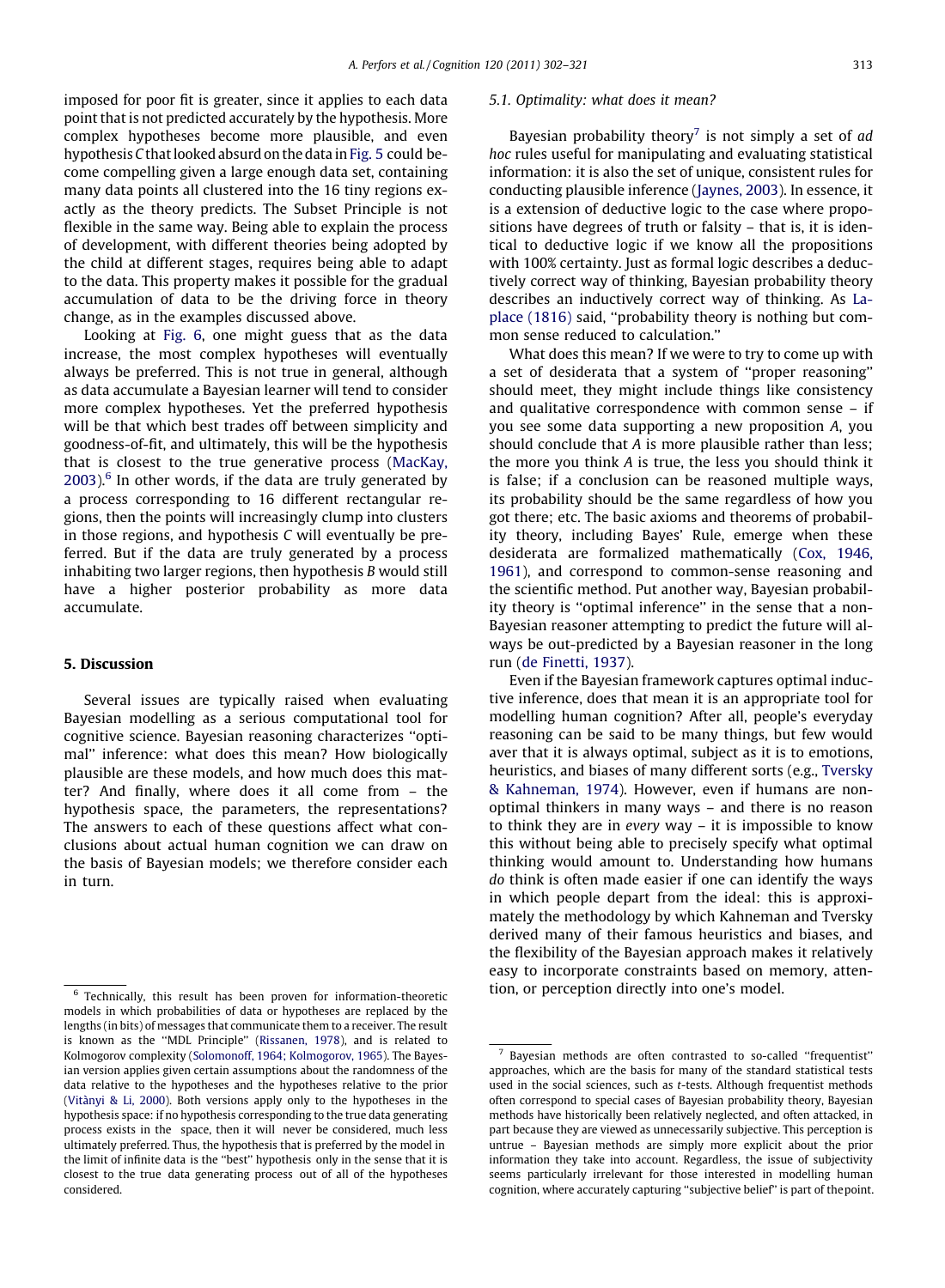Many applications of Bayesian modelling operate on the level of computational theory ([Marr, 1982\)](#page-18-0), which seeks to understand cognition based on what its goal is, why that goal would be appropriate, and the constraints on achieving that goal, rather than precisely how it is implemented algorithmically. Understanding at this level is important because the nature of the reasoning may often depend more on the learner's goals and constraints than it does on the particular implementation. It can also enhance understanding at the other levels: for instance, analyzing connectionist networks as an implementation of a computational-level theory can elucidate what sort of computations they perform, and often explain why they produce the results they do [\(Hertz, Krogh, & Palmer, 1991; MacKay, 2003](#page-18-0)).

Being able to precisely specify and understand optimal reasoning is also useful for performing ideal learnability analysis, which is especially important in the area of cognitive development. What must be ''built into'' the newborn mind in order to explain how infants eventually grow to be adult reasoners, with adult knowledge? One way to address this question is to establish the bounds of the possible: if some knowledge could not possibly be learned by an optimal learner presented with the type of data children receive, it is probably safe to conclude either that actual children could not learn it either, or that some of the assumptions underlying the model are inaccurate. The tools of Bayesian inference are well-matched to this sort of problem, both because they force modelers to make all of these assumptions explicit, and also because of their representational flexibility and ability to calculate optimal inference.

That said, not all Bayesian models operate on the computational level, and not all Bayesian models strive to capture optimal inference. Rational process models (see, e.g., [Doucet, Freitas, & Gordon, 2001; Sanborn, Griffiths, & Nav](#page-17-0)[arro, 2010\)](#page-17-0) are Bayesian models that focus on providing approximations to optimal reasoning. As such, they span the algorithmic and computational level, and can provide insight into how a resource-limited learner might reason. Likewise, much work in computational neuroscience focuses on the implementational level, but is Bayesian in character (e.g., [Doya, Ishii,](#page-17-0) Pouget, & Rao, 2007; Lee & Mumford, 2003; Ma, Beck, Latham, & Pouget, 2006; Pouget, Dayan, & Zemel, 2003; Rao, 2007; Zemel, Huys, Natarajan, & Dayan, 2005). We discuss the implications of this work in the next section.

#### 5.2. Biological plausibility

Because cognitive scientists are ultimately interested in understanding human cognition, and human cognition is ultimately implemented in the brain, it is important that our computational-level explanations be realizable on the neurological level, at least potentially. This is one reason for the popularity of the Parallel Distributed Processing, or connectionist, approach, which was developed as a neurally inspired model of the cognitive process [\(Rumelhart &](#page-19-0) [McClelland, 1986](#page-19-0)). Connectionist networks, like the brain, contain many highly interconnected, active processing units (like neurons) that communicate with each other by sending activation or inhibition through their connections. As in the brain, learning appears to involve modifying connections, and knowledge is represented in a distributed fashion over the connections. As a result, representations degrade gracefully with neural damage, and reasoning is probabilistic and ''fuzzy'' rather than all-or-none.

In contrast, Bayesian models may appear implausible from the neurological perspective. One of the major virtues of Bayesian inference – the transparency of its computations and the explicitness of its representation – is, in this light, potentially a major flaw: the brain is many wonderful things, but it is neither transparent nor explicit. How could structured symbolic representations like grammars or logics be instantiated in our neural hardware? How could our cortex encode hypotheses and compare them based on a tradeoff between their simplicity and goodness-of-fit? Perhaps most problematically, how could the brain approximate anything like optimal inference in a biologically realistic timeframe, when conventional algorithms for Bayesian inference running on conventional computing hardware take days or weeks to tackle problems that are vastly smaller than those the brain solves?

These are good questions, but there is growing evidence for the relevance of Bayesian approaches on the neural level (e.g., [Doya et al., 2007\)](#page-17-0). Probability distributions can in fact be represented by neurons, and they can be combined according to a close approximation of Bayes' Rule; posterior probability distributions may be encoded in populations of neurons in such a way that Bayesian inference is achieved simply by summing up firing rates ([Ma](#page-18-0) et al., 2006; Pouget et al., 2003). Spiking neurons can be modelled as Bayesian integrators accumulating evidence over time ([Deneve, 2004; Zemel et al., 2005\)](#page-17-0). Recurrent neural circuits are capable of performing both hierarchical and sequential Bayesian inference ([Deneve, 2004; Rao, 2004,](#page-17-0) [2007](#page-17-0)). Even specific brain areas have been studied: for instance, there is evidence that the recurrent loops in the visual cortex integrate top-down priors and bottom-up data in such a way as to implement hierarchical Bayesian inference [\(Lee & Mumford, 2003\)](#page-18-0).

This work, though still in its infancy, suggests that concerns about biological plausibility may not, in the end, prove to be particularly problematic. It may seem to us, used to working with serial computers, that searching these enormous hypothesis spaces quickly enough to perform anything approximating Bayesian inference is impossible; but the brain is a parallel computing machine made up of billions of highly interconnected neurons. The sorts of calculations that take a long time on a serial computer, like a sequential search of a hypothesis space, might be very easily performed in parallel. They also might not; but whatever the future holds, the indications so far serve as a reminder of the danger of advancing from the ''argument from incredulity'' to any conclusions about biological plausibility.

It is also important to note that, for all of their apparent biological plausibility, neural networks are unrealistic in important ways, as many modelers acknowledge. Units in neural networks are assumed to have both excitatory and inhibitory connections, which is not neurally plausible. This is a problem because the primary learning mechanism, backpropagation, relies on the existence of such connections [\(Hertz et al., 1991;](#page-18-0) Rumelhart & McClelland, 1986). There is also no analogue of neurotransmitters and other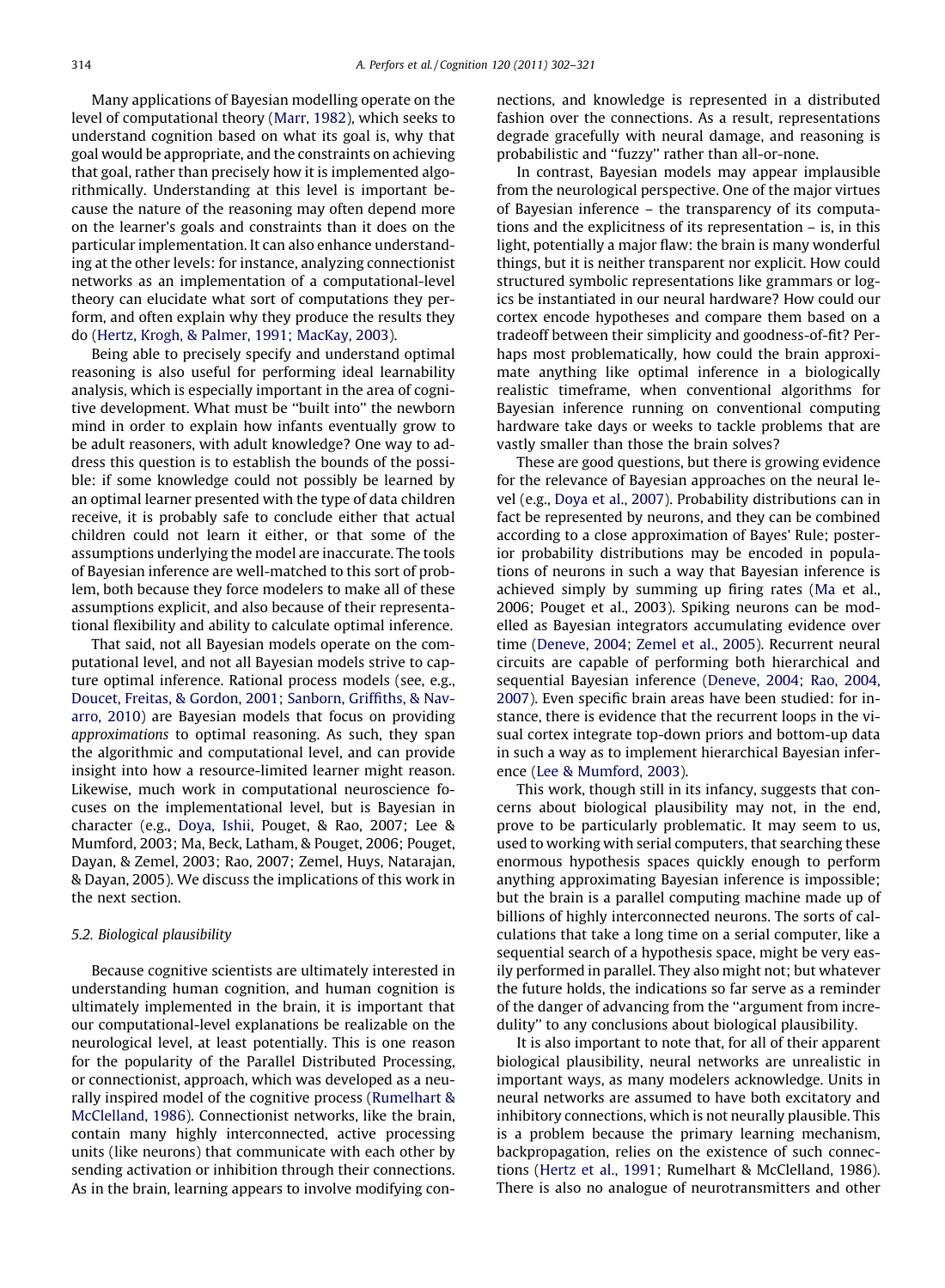chemical transmission, which play an important role in brain processes ([Gazzaniga, Ivry, & Mangun, 2002](#page-17-0)). These issues are being overcome as the state of the art advances (see [Rao, Olshausen, & Lewicki \(2002\)](#page-19-0) for some examples), but for the models most commonly used in cognitive science – perceptrons, multilayered recurrent networks, and Boltzmann machines – they remain a relevant concern.

Different techniques are therefore biologically plausible in some ways and perhaps less so in others. Knowing so little about the neurological mechanisms within the brain, it is difficult to characterize how plausible either approach is or how much the ways they fall short impact their utility. In addition, biological plausibility is somewhat irrelevant on the computational level of analysis. It is entirely possible for a system to be emergently or functionally Bayesian, even if none of its step-by-step computations map onto anything like the algorithms used by current Bayesian models. Just as optimal decision-making can be approximated under certain conditions by simple heuristics ([Goldstein & Gigerenzer, 2002\)](#page-17-0), it may be possible that the optimal reasoning described by Bayesian models can be approximated by simple algorithms that look nothing like Bayesian reasoning in their mechanics. If so – in fact, even if the brain could not implement anything even heuristically approximating Bayesian inference – Bayesian models would still be useful for comprehending the goals and constraints faced by the cognitive system and comparing actual human performance to optimal reasoning. To the extent that neural networks are relevant to the computational level, the same is true for them.

### 5.3. Where does it all come from?

For many, a more important critique is that, in some sense, Bayesian models do not appear to be learning at all. The entire hypothesis space, as well as the evaluation mechanism for comparing hypotheses, has been given by the modeler; all the model does is choose among hypotheses that already exist. Is not learning, particularly the sort of learning that children perform over the first years of their life, something more than this? Our intuitive notion of learning certainly encompasses a spirit of discovery that does not appear at first glance to be captured by a model that simply does hypothesis testing within an alreadyspecified hypothesis space.

The same intuition lies at the core of Fodor's famous puzzle of concept acquisition ([Fodor, 1975, 1981\)](#page-17-0). His essential point is that one cannot learn anything via hypothesis testing because one must possess the hypothesis in order to test it in the first place. Therefore, except for those concepts that can be created by composing them from others (which Fodor believes to be in the minority), all concepts (including CARBURETOR and GRANDMOTHER) must be innate.

To understand how this intuition can be misleading, it is helpful to make a distinction between two separate notions of what it means to build in a hypothesis space. A trivial sense is to equip the model with the representational capacity to represent any of the hypotheses in the space: if a model has this capacity, even if it is not currently evaluating or considering any given hypothesis, that hypothesis is in some sense latent in that space. Thus, if people have the capacity to represent some given hypothesis, we say it can be found in their latent hypothesis space. The ability to represent possible hypotheses in a latent hypothesis space is necessary for learning of any sort, in any model or being. We can contrast this with hypotheses that may be explicitly considered or evaluated – the hypotheses that can be actively represented and manipulated by the conceptual system – which we refer to as the explicit hypothesis space.

As an analogy, consider a standard English typewriter with an infinite amount of paper. There is a space of documents that it is capable of producing, which includes things like The Tempest and does not include, say, a Vermeer painting or a poem written in Russian. This typewriter represents a means of generating the hypothesis space for a Bayesian learner: each possible document that can be typed on it is a hypothesis, the infinite set of documents producible by the typewriter is the latent hypothesis space, $8$  and the documents that have actually been typed out so far make up the explicit hypothesis space. Is there a difference between documents that have been created by the typewriter and documents that exist only in the latent hypothesis space? Of course there is: documents that have been created can be manipulated in all sorts of ways (reading, burning, discussing, editing) that documents latent in the space cannot. In the same way, there may be a profound difference between hypotheses that have been considered by the learner and hypotheses that are simply latent in the space: the former can be manipulated by the cognitive system – evaluated, used in inference, compared to other hypotheses – but the latter cannot. Hypothesis generation would describe the process by which hypotheses move from the latent space to the explicit space – the process by which our typist decides what documents to produce. Hypothesis testing would describe the process of deciding which of the documents produced should be preferred (by whatever standard). Learning, then, would correspond to the entire process of hypothesis generation and testing – and hence would never involve new hypotheses being added to the latent hypothesis space. This is what some critics object to: it does not ''feel'' like learning, since in some sense everything is already ''built in.''

However, this intuitive feeling is misleading. If we take "learning" to mean "learning in the Fodorian sense" or, equivalently, ''not built into the latent hypothesis space'', then there are only two conclusions possible. Either the hypotheses appear in the latent hypothesis space completely arbitrarily, or nothing can ever be learned. In other words, there is no interpretation of learning ''in the Fodorian sense'' that allows for an interesting computational model or theory of learning to emerge.

How is this so? Imagine that we could explain how a new hypothesis could be added to a latent hypothesis

<sup>&</sup>lt;sup>8</sup> Note that the latent hypothesis space does not need to be completely enumerated in order to exist; it must simply be defined by some sort of process or procedure. Indeed, in practice, exhaustive hypothesis enumeration is intractable for all but the simplest models; most perform inference via guided search, and only a subset of the hypotheses within the space are actually evaluated.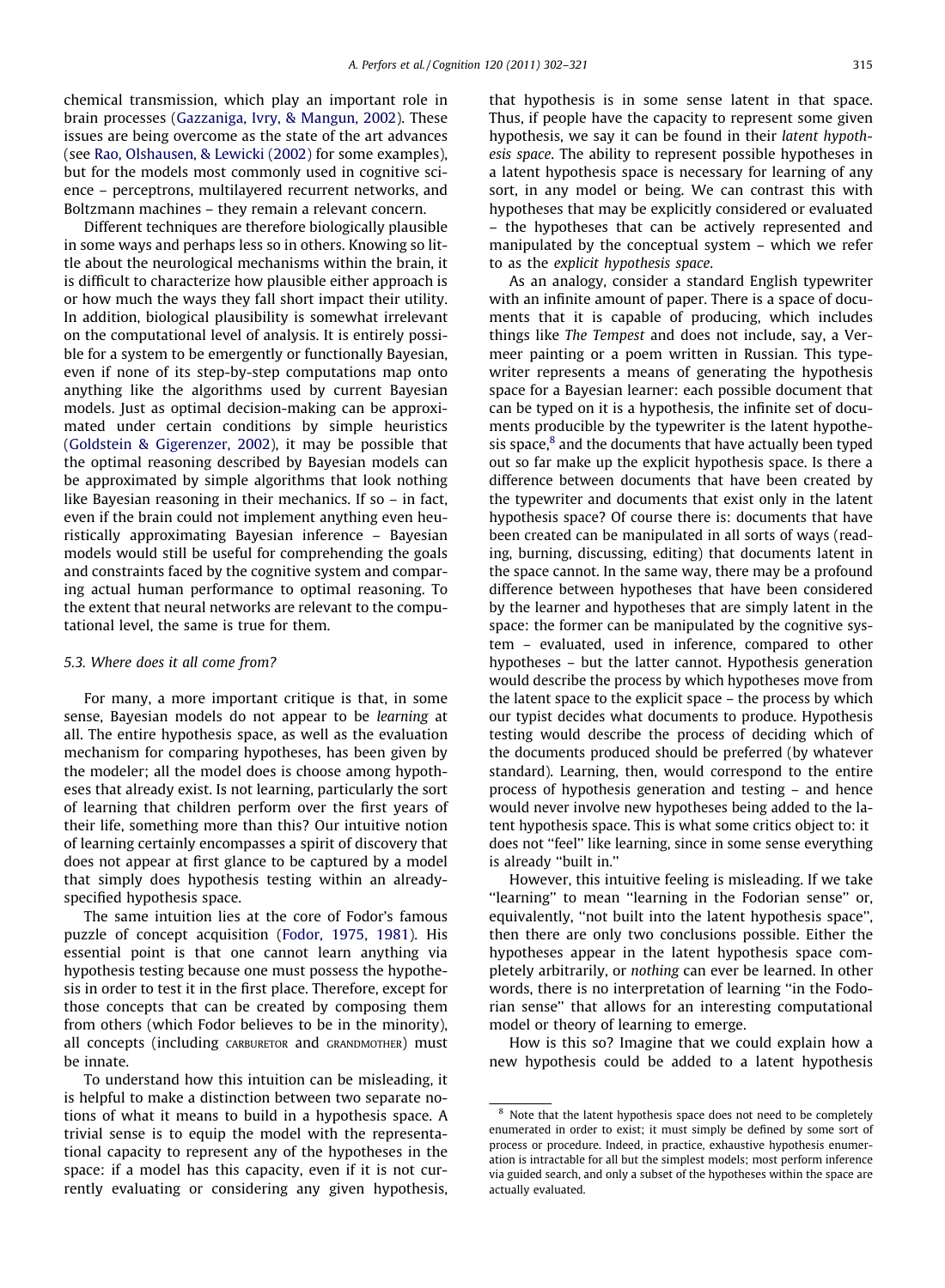space; such an explanation would have to make reference to some rules or some kind of process for adding things. That process and those rules, however, would implicitly define a meta latent space of their own. And because this meta-space is pre-specified (implicitly, by that process or set of rules) in the exact same way the original hypothesis space was pre-specified (implicitly, by the original generative process), the hypotheses within it are ''innate'' in precisely the same way that the original hypotheses were. In general, the only way for something to be learned in the Fodorian sense – the sense that underlies this critique – is for them to be able to spring into a hypothesis space in such a way that is essentially random (i.e., unexplainable via some process or rule). If this is truly what learning is, it seems to preclude the possibility of studying it scientifically; but luckily, this is not what most of us generally mean by learning.

One implication is that every computational learning system – any model we build, and the brain if it can be understood as a kind of computer – must come equipped with a latent hypothesis space that consists of everything that it can possibly represent and compute; all learning must happen within this space. This is not a novel or controversial point – all cognitive scientists accept that something must be built in – but it is often forgotten; the fact that hypothesis spaces are clearly defined within the Bayesian framework makes them appear more ''innate'' than if they were simply implicit in the model. But even neural networks – which are often believed to presume very little in the way of innate knowledge – implicitly define hypotheses and hypothesis spaces via their architecture, functional form, learning rule, etc. In fact, neural networks can be viewed as implementations of Bayesian inference (e.g., [Funahashi, 1998; McClelland, 1998; Mac-](#page-17-0)[Kay, 2003\)](#page-17-0), corresponding to a computational-level model whose hypothesis space is a set of continuous functions (e.g., [Funahashi, 1989; Stinchcombe & White, 1989\)](#page-17-0). This is a large space, but Bayesian inference can entertain hypothesis spaces that are equivalently large.

Does this mean that there is no difference between Bayesian models and neural networks? In one way, the answer is yes: because neural networks are universal approximators, it is always possible to construct one that approximates the input–output functionality of a specific Bayesian model. In practice, however, the answer is usually no: the two methods have very different strengths and weaknesses, and therefore their value as modelling tools varies depending on the questions being asked (see [Grif](#page-18-0)[fiths, Chater, Kemp, Perfors, & Tenenbaum \(2010\) & McC](#page-18-0)[lelland et al. \(2010\)](#page-18-0) for a more thorough discussion of these issues). One difference is that connectionist models make certain commitments about representation that make it difficult to capture explicit symbolic knowledge, of the sort that is commonly incorporated into cognitive theories. Another difference relates to how the models trade off between simplicity and goodness-of-fit; in most Bayesian models, that tradeoff is (or approximates) optimality. By contrast, neural network models perform a similar tradeoff, but generally non-optimally and in a more ad hoc manner, avoiding overfitting by limiting the length of training and choosing appropriate weights, learning rules, and network architecture. $9$  In the Bayesian framework, what is built in is the generative process, which implicitly defines the assignment of prior probabilities, the representation, and the size of the hypothesis space; in the PDP framework, these things are built in through choices about the architecture, weights, learning rule, training procedure, etc.

It is therefore incorrect to say one framework assumes more innate knowledge than another: specific models within each may assume more or less, but it can be quite difficult to compare them precisely, in part because neural networks incorporate it implicitly. Which model assumes more innate knowledge is often not even the interesting question. A more appropriate one might be: what innate knowledge does it assume? Instead of asking whether one representation is a stronger assumption than another, it is often more productive to ask which predicts human behavior better. The answer will probably depend on the problem and the domain, but the great advantage of computational modelling is that it allows us to explore this dependence precisely.

## 5.4. Limitations of Bayesian models

Because of their combination of representational flexibility and powerful domain-general statistical learning mechanisms, Bayesian models are a useful tool for modeling in cognitive science and language acquisition. However, no approach can be all things to all people. What are some of the limitations of the Bayesian paradigm?

One of the most important is that Bayesian modeling is not an appropriate tool for every question. Bayesian models address inductive problems, which cover a large range of the problems in cognitive science. However, there are many important problems in cognitive science that are not obviously cast as inductive problems. For instance, many scientists are concerned with understanding how different cognitive characteristics are related to each other (for instance, IQ and attention), and how that changes over the lifespan. Bayesian models have also had little to say about emotional regulation or psychopathology. This is not to say that Bayesian models could not be applicable to these problems, but to the extent that induction is not the central concern here, they are unlikely to be illuminating.

Another set of limitations stems from a general factor that afflicts any model or theory: if the assumptions behind that model or theory are wrong, then it will not describe human behavior. Broadly speaking, we see two key ways in which the assumptions underlying Bayesian modelling might be wrong. One would occur if it turns out that human behavior can only be explained by appealing to some hardware (or implementation-level, or biological) characteristics of the cognitive system. For instance, if some behavior emerges only because of the particular architecture of the brain or the way in which action potentials are propagated – and there is no computational-level

There is an interesting subfield called Bayesian neural networks studying how to construct models that make these choices for themselves, pruning connections in a Bayes-optimal way (e.g., [MacKay, 1995; Neal,](#page-18-0) [1994, 1996\)](#page-18-0).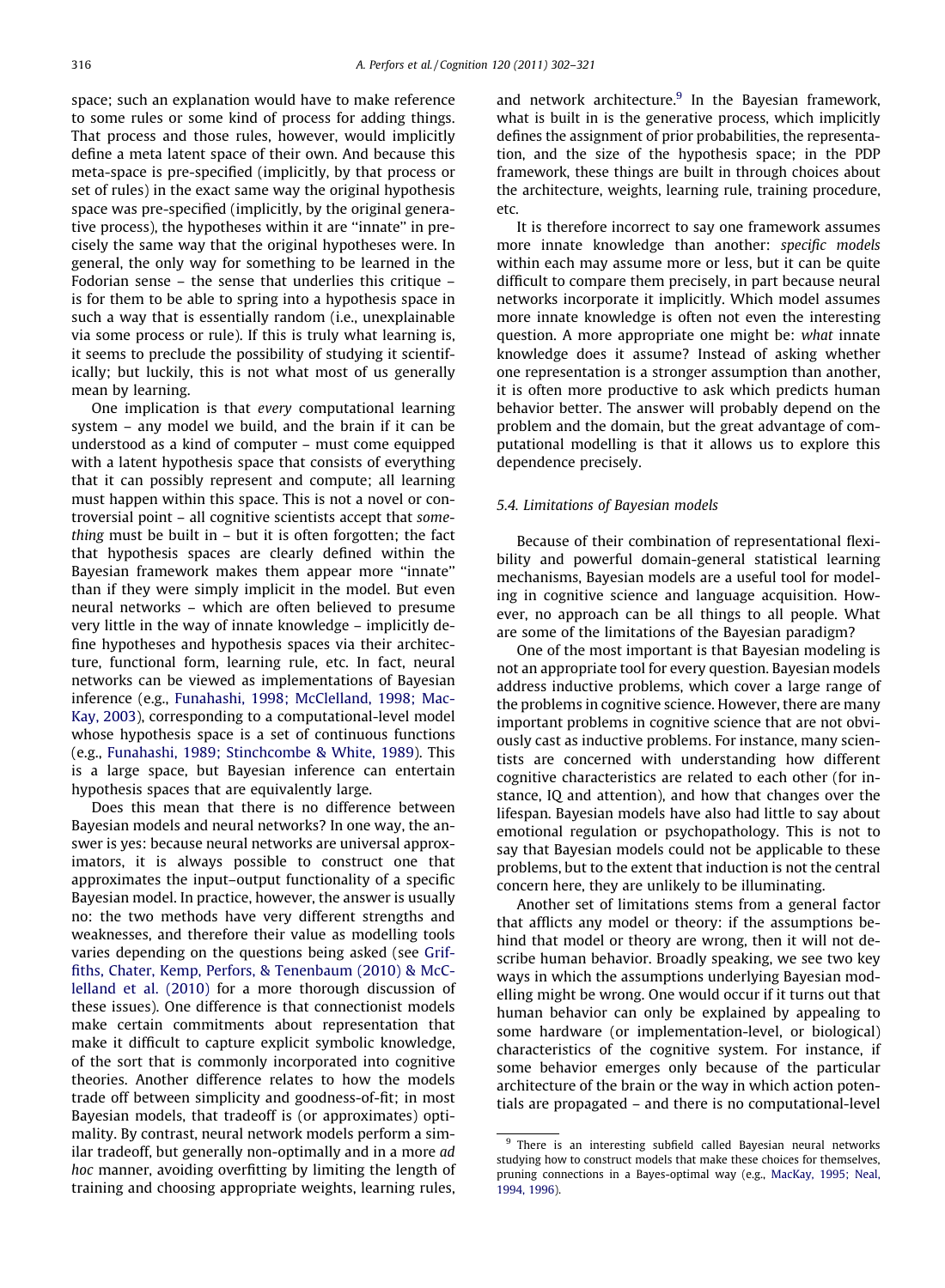explanation for why those aspects of the system should be the way they are – then Bayesian models would not be able to explain that behavior. Rational process models ([Sanborn](#page-19-0) [et al., 2010\)](#page-19-0), which explore ways in which to approximate optimal inference, might explain some types of deviation from optimality, but not all.

The second major way that Bayesian modelling might be wrong is that it might make the wrong computationallevel assumptions about the human mind. For instance, Bayesian models assume that a computational-level description of human inference should follow the mathematics of probability theory. Although doing so is rational for all of the reasons described earlier, it is still possible that human reasoners nevertheless do not do it (or even approximate it). If this is the case, Bayesian models would fail to match human behavior for reasons that could not be attributable the sorts of computational-level factors that are typically explored within the Bayesian modelling framework, like different specifications of the problem or the goal of the learner.

If there are places where Bayesian models err in either of these two ways, the most straightforward way to identify these places is to do exactly what the field is currently doing: pairing good experimental work with theoretical explorations of the capabilities of a broad array of Bayesian models. Acquiring solid empirical data about how humans behave is vital when evaluating the models, and systematically exploring the space of models is vital for determining whether some behavior cannot be accounted for by such models. Thus, even if it is ultimately the wrong explanation for some behavior of interest, a Bayesian model may still be useful for identifying when that behavior departs from optimality, and clarifying how it departs, as a cue to its algorithmic basis.

A final limitation existsmore in practice than in principle. As Bayesian models get increasingly complex, their computational tractability decreases dramatically. Currently, no Bayesian model exists that can deal with a quantity of input that is within orders of magnitude as much as a developing child sees over the course of a few years: the search space is simply too large to be tractable. Improvements in computer hardware (Moore's Law) and machine learning technologies will reduce this limitation over time; however, for now, it does mean that generating precise predictions on the basis of large amounts of data, especially when the domain is highly complex, is difficult. In fact, even effectively searching through extremely high-dimensional hypothesis spaces with multimodal posteriors (such as grammars) is currently effectively intractable. The problem of computational intractability on large problems is one that affects all computational models of learning, because the problems are intrinsically hard. We expect developments in computer hardware and machine learning technology over the coming years to offer dramatically new possibilities for Bayesian models of cognition and other approaches as well.

## 6. Conclusion

Bayesian models offer explanatory insights into many aspects of human cognition and development. The framework is valuable for defining optimal standards of inference, and for exploring tradeoffs between simplicity and goodness-of-fit that must guide any learner's generalizations from observed data. Its representational flexibility makes it applicable to a wide variety of learning problems, and its transparency makes it easy to be clear about what assumptions are being made, what is being learned, and why learning works.

## Acknowledgements

We would like to thank Daniel Navarro and Daniel Swingley for helpful comments on versions of this paper. This work was supported by NSF Grant IIS-0845410 (TLG), AFOSR Grant FA9550-10-1-0232 (TLG), James S. McDonnell Causal Learning Research Collaborative ONR Grant N00014-09-0124 (JBT, TLG), and NSERC (FX).

## Appendix A

This appendix contains additional references that may be useful to those interested in learning more about different aspects of Bayesian learning.

## A.1. Glossary

This is a brief glossary of some of the terms that may be encountered when learning about Bayesian models.

Bayesian Ockham's Razor: Describes how a preference for ''simpler'' models emerges in a Bayesian framework. Blessing of abstraction: The phenomenon whereby higher level, more abstract knowledge, may be easier or faster to acquire than specific, lower-level knowledge.

Conditional distribution: The probability of one variable (e.g.,  $a$ ) given another (e.g.,  $b$ ), denoted  $p(a|b)$ .

Graphical model: A probabilistic model for which a graph denotes the conditional independence structure between random variables. A directed graphical model identifies which of the nodes are the parents, and thus enables the joint distribution to be factored into conditional distributions. A directed graphical model is also known as a Bayesian network.

Hierarchical Bayesian model (HBM): A type of Bayesian model capable of learning at multiple levels of abstraction.

Hyperparameters: The higher-level parameters learned in a hierarchical Bayesian model. These parameters capture the overhypothesis knowledge and govern the choice of lower-level parameters.

Hypothesis space: The set of all hypotheses a learner could entertain. This is divided into the latent hypothesis space, which consists of all logically possible hypothesis spaces and is defined by the structure of the learning problem, and the explicit hypothesis space, which contains the hypotheses a learner has explicitly considered or enumerated.

Joint distribution: The probability of multiple variables (e.g.,  $a$  and  $b$ ) occurring jointly, denoted  $p(a,b)$ .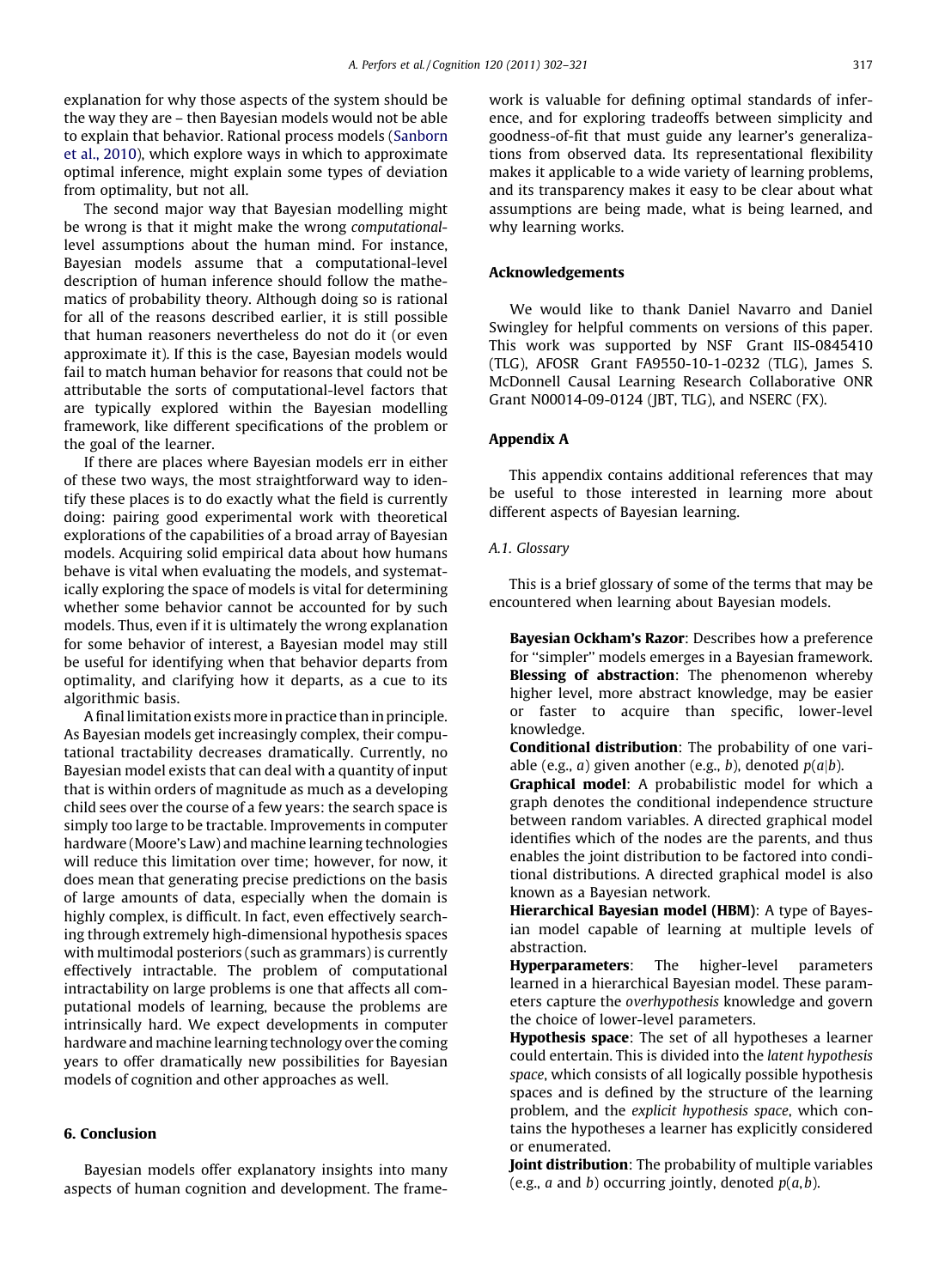Likelihood: The probability of having observed some data d if some hypothesis h is correct, denoted  $p(d|h)$ . Marginal distribution: The probability distribution of a subset of variables, having averaged over information about another. For instance, given two random variables  $a$  and  $b$  whose joint distribution is known, the marginal distribution of a is the probability distribution of  $a$  averaging over information about  $b$ , generally by summing or integrating over the joint probability distribution  $p(a,b)$  with respect to b.

Markov chain Monte Carlo (MCMC): A class of algorithms for sampling probability distributions. It is generally used when the probability distributions are too complex to be calculated analytically, and involves a series of sampling steps. Metropolis-Hastings and Gibbs sampling are two common types of MCMC methods.

Markov model: A model which captures a discrete random process in which the current state of the system depends only on the previous state of the system, rather than on states before that.

Overhypothesis: A higher-level inductive constraint that guides second-order generalization (or above). The term originates from [Goodman \(1955\).](#page-17-0)

Posterior probability: The degree of belief assigned to some hypothesis h after having seen some data d (combines the *likelihood* and the *prior*, denoted  $p(h|d)$ .

Prior probability: The degree of belief assigned to some hypothesis h before having seen the data, denoted  $p(h)$ . Probability distribution: Defines either the probability of a random variable (if the variable is discrete) or the probability of the value of the variable falling in a particular interval (when the variable is continuous).

Size principle: The preference for smaller hypotheses over larger ones, all else being equal, naturally instantiated by the likelihood term.

Stochastic: Random.

## A.2. Applications

Recent years have seen a surge of interest in applying Bayesian techniques to many different problems in cognitive science. Although an exhaustive overview of this research is beyond the scope of this paper, we list here some example references, loosely organized by topic, intended to give the interested reader a place to begin, and also to illustrate the flexibility and scope of this framework. In addition, Trends in Cognitive Sciences (2007) published a special issue (Volume 10, Issue 7) focused on probabilistic models in cognition.

- 1. Learning and using phonetic categories: [Feldman](#page-17-0) & Griffiths (2009), Feldman, Morgan, & Griffiths (2009), Vallabha, McClelland, Pons, Werker, & Amano (2007)
- 2. Acquisition and nature of causal reasoning: [Cheng](#page-17-0) [\(1997\), Gopnik et al. \(2004\), Griffiths & Tenenbaum](#page-17-0) [\(2005, 2009\), Lu, Yuille, Liljeholm, Cheng, & Holyoak](#page-17-0) [\(2008\), Pearl \(2000\), Sobel, Tenenbaum, & Gopnik](#page-17-0) [\(2004\), Steyvers, Tenenbaum, Wagenmakers, &](#page-17-0) [Blum \(2003\)](#page-17-0)
- 3. Abstract reasoning and representation based on graphical structures: [Kemp, Perfors, & Tenenbaum](#page-18-0) [\(2004\), Roy, Kemp, Mansinghka, & Tenenbaum](#page-18-0) [\(2006\), Schmidt et al. \(2006\), Xu & Tenenbaum](#page-18-0) [\(2007b\)](#page-18-0)
- 4. Abstract semantic representations: [Andrews](#page-17-0) & Vigliocco (2009), Griffiths, Steyvers, & Tenenbaum (2007), Navarro & Griffiths (2007)
- 5. Category learning and categorization: [Anderson](#page-17-0) [\(1991\), Ashby & Alfonso-Reese \(1995\), Griffiths](#page-17-0) [et al. \(2008\), Heller et al. \(2009\), Kemp et al.](#page-17-0) [\(2007\), Navarro \(2006\), Perfors & Tenenbaum](#page-17-0) [\(2009\), Sanborn et al. \(2010\), Shafto, Kemp, Mans](#page-17-0)[inghka, Gordon, & Tenenbaum \(2006\)](#page-17-0)
- 6. Decision making: [Lee \(2006\), Lee, Fuss, & Navarro](#page-18-0) [\(2007\)](#page-18-0)
- 7. Grammar learning and representation: [Dowman](#page-17-0) [\(2000\), Bannard, Lieven, & Tomasello \(2009\), Perfors](#page-17-0) [et al. \(2006\), \(in press\)](#page-17-0)
- 8. Individual differences: [Navarro, Griffiths, Steyvers,](#page-18-0) [& Lee \(2006\)](#page-18-0)
- 9. Language evolution: [Griffiths & Kalish \(2007\),](#page-18-0) [Kirby, Dowman, & Griffiths \(2007\), Smith \(2009\)](#page-18-0)
- 10. Morphological acquisition: [Frank, Ichinco, &](#page-17-0) [Tenenbaum \(2008\),](#page-17-0) Goldwater, Griffiths, & Johnson (2006)
- 11. Planning and inferences about agents: Baker, Tenenbaum, & Saxe (2007), Feldman & Tremoulet (2008), Lucas et al. (submitted for publication), Verma & Rao (2006)
- 12. Learning logical rules: [Feldman \(2000\), Goodman,](#page-17-0) [Griffiths, Feldman, & Tenenbaum \(2007\)](#page-17-0)
- 13. Theory learning: [Kemp, Goodman, & Tenenbaum](#page-18-0) [\(2007, 2010\)](#page-18-0)
- 14. Verb learning: [Alishahi & Stevenson \(2008\), Hsu &](#page-17-0) [Griffiths \(2009\), Perfors, Tenenbaum, & Wonnacott](#page-17-0) [\(2010\)](#page-17-0)
- 15. Word learning: Andrews, Vigliocco, & Vinson (2009), Frank, Goodman, & Tenenbaum (2009), Xu & Tenenbaum (2007b)
- 16. Word segmentation: [Frank,](#page-17-0) Goldwater, Griffiths, & Tenenbaum (2007) Goldwater, Griffiths, & Johnson (2007)

## A.3. Further reading

The mathematical foundations of Bayesian inference extend back decades if not centuries. [Lee \(1997\) &](#page-18-0) Sivia (1996) are good introductory textbooks; more advanced texts include [Berger \(1993\) & Jaynes \(2003\).](#page-17-0)

As discussed briefly within the paper, Bayesian probability theory brings up several issues related to the subjectivity of the prior probability, relation to frequentist statistical approaches, and the interpretation and nature of probability in the first place. Classic work from a frequentist perspective includes [Fisher \(1933\) & van Dantzig](#page-17-0) [\(1957\)](#page-17-0), and from a Bayesian perspective Cox (1946), de Finetti (1974), Jeffreys (1939), & Savage (1954). [Box & Tiao](#page-17-0) [\(1992\)](#page-17-0) explores how the frequentist approach may be interpreted from a Bayesian perspective, and [Jaynes](#page-18-0)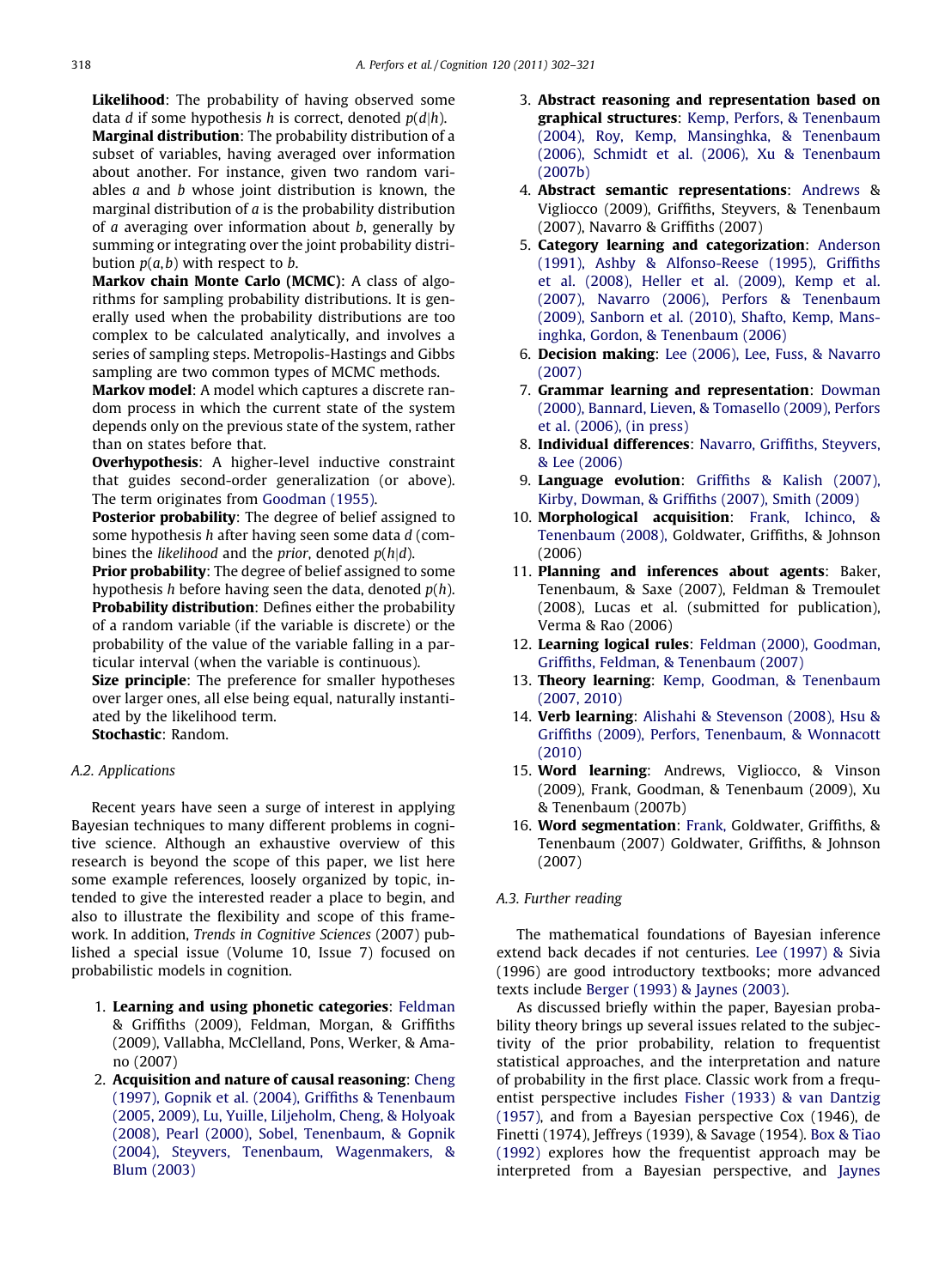<span id="page-17-0"></span>[\(2003\)](#page-18-0) provides a nice overview, bringing the threads of many of these arguments together.

There is a great deal of work exploring the relationship between Bayesian learning and information-theoretic or minimum description length (MDL) approaches. [Grün](#page-18-0)[wald, Myung,](#page-18-0) & Pitt (2005), Jaynes (2003), MacKay (2003) & Vitànyi & Li (2000) provide excellent discussions and overview of some of the issues that arise. More classic texts include [Kolmogorov \(1965\),](#page-18-0) Rissanen (1978), & Solomonoff (1964).

One of the largest areas of research in machine learning is focused on developing more effective techniques for searching the (sometimes quite large) hypothesis spaces defined by Bayesian models. Bayesian methods in artificial intelligence and machine learning are described generally in [MacKay \(2003\) &](#page-18-0) Russell & Norvig (2010). One of the standard approaches includes Markov chain Monte Carlo (MCMC), which is introduced and explained in Gelman, Carlin, Stern, & Rubin (2004), Gilks, Richardson, & Spiegelhalter (1996), MacKay (1998) & Neal (1993) provide examples of how to incorporate these methods into Bayesian models. In addition, sequential Monte Carlo methods (e.g., Doucet et al., 2001; Sanborn et al., 2010) provide a means to explore capacity limitations and a more ''on-line'' processing approach.

#### References

- Alishahi, A., & Stevenson, S. (2008). A computational model for early argument structure acquisition. Cognitive Science, 32(5), 789–834.
- Anderson, J. (1991). The adaptive nature of human categorization. Psychology Review, 98(3), 409–429.
- Andrews, M., & Vigliocco, G. (2009). Learning semantic representations with Hidden Markov Topics Models. In N. Taatgen, H. van Rijn, L. Schomaker, & J. Nerbonne (Eds.), 31st Annual conference of the cognitive science society. Austin, TX: Cognitive Science Society.
- Andrews, M., Vigliocco, G., & Vinson, D. (2009). Integrating experiential and distributional data to learn semantic representations. Psychological Review, 116(3), 463–498.
- Ashby, F., & Alfonso-Reese, L. (1995). Categorization as probability density estimation. Journal of Mathematical Psychology, 39, 216–233.
- Atran, S. (1995). Classifying nature across cultures. In E. Smith & D. Osherson (Eds.). Thinking: An invitation to cognitive science (Vol. 3, pp. 131–174). Cambridge, MA: MIT Press.
- Baker, C., Tenenbaum, J. B., & Saxe, R. (2007). Goal inference as inverse planning. In D. McNamara & J. Trafton (Eds.), Proceedings of the 29th annual conference of the cognitive science society. Austin, TX: Cognitive Science Society.
- Bannard, C., Lieven, E., & Tomasello, M. (2009). Modeling children's early grammatical knowledge. Proceedings of the National Academy of Sciences, 106(41), 17284–17289.
- Berger, J. (1993). Statistical decision theory and Bayesian analysis. New York: Springer.
- Berwick, R. (1986). Learning from positive-only examples: The subset principle and three case studies. Machine Learning, 2, 625–645.
- Bloom, P. (2000). How children learn the meanings of words. Cambridge, MA: MIT Press.
- Box, G., & Tiao, G. (1992). Bayesian inference in statistical analysis. New York: Wiley.
- Carey, S. (1978). The child as word learner. In M. Halle, J. Bresnan, & G. Miller (Eds.), Linguistic theory and psychological reality (pp. 264–293). Cambridge, MA: MIT Press.
- Carey, S. (1985). Conceptual change in childhood. Bradford Books, MIT Press.
- Carey, S. (2009). Origin of concepts. Oxford University Press.
- Carey, S., & Spelke, E. (1996). Science and core knowledge. Philosophy of Science, 63, 515–533.
- Cheng, P. (1997). From covariation to causation: A causal power theory. Psychological Review, 104, 367–405.
- Cox, R. (1946). Probability, frequency, and reasonable expectation. American Journal of Physics, 14, 1–13.
- Cox, R. (1961). The algebra of productive inference. Baltimore, MD: Johns Hopkins University Press.
- de Finetti, B. (1937). Prevision, its logical laws, its subjective sources. In H. Kyburg & H. Smokler (Eds.), In studies in subjective probability (2nd ed.). New York: J. Wiley and Sons.
- de Finetti, B. (1974). Theory of probability (2nd ed.). New York: J. Wiley and Sons.
- Deneve, S. (2004). Bayesian inference in spiking neurons. Advances in Neural Information Processing Systems, 17.
- Dewar, K., & Xu, F. (2010). Induction, overhypotheses, and the origin of abstract knowledge: Evidence from 9-month-old infants. Psychological Science, 21, 1871–1877.
- Doucet, A., Freitas, N. d., & Gordon, N. (2001). Sequential Monte Carlo in practice. Springer-Verlag.<br>Dowman, M. (2000).
- $\overline{\phantom{a}}$  Addressing the learnability of verb subcategorizations with Bayesian inference. In L. Gleitman & A. Joshi (Eds.), Proceedings of the 22nd Annual conference of the cognitive science society. Austin, TX: Cognitive Science Society.
- Doya, K., Ishii, S., Pouget, A., & Rao, R. (2007). Bayesian brain: Probabilistic approaches to neural coding. Cambridge, MA: MIT Press.
- Feldman, J. (2000). Minimization of boolean complexity in human concept learning. Nature, 407, 630–633.
- Feldman, N., & Griffiths, T. L. (2009). Learning phonetic categories by learning a lexicon. In N. Taatgen, H. van Rijn, L. Schomaker, & J. Nerbonne (Eds.), 31st Annual conference of the cognitive science society. Austin, TX: Cognitive Science Society.
- Feldman, J., & Tremoulet, P. (2008). The attribution of mental architecture from motion: Towards a computational theory. Tech. rep. no. RuCCS TR-87, Rutgers University.
- Feldman, N., Morgan, J., & Griffiths, T. L. (2009). The influence of categories on perception: Explaining the perceptual magnet effect as optimal statistical inference. Psychological Review, 116(4), 752–782.
- Fisher, R. (1933). Probability, likelihood, and quantity of information in the logic of uncertain inference. Proceedings of the Royal Society, 146, 1–8.
- Fodor, J. (1975). The language of thought. New York, NY: Thomas Y. Crowell Company.
- Fodor, J. (1981). Representations: Philosophical essays on the foundations of cognitive science. Cambridge, MA: MIT Press.
- Fodor, J., & Pylyshyn, Z. (1988). Connectionism and cognitive architecture: A critical analysis. Cognition(28), 3–71.
- Frank, M., Goldwater, S., Griffiths, T. L., & Tenenbaum, J. B. (2007). Modeling human performance in statistical word segmentation. In D. McNamara & J. Trafton (Eds.), Proceedings of the 29th annual conference of the cognitive science society. Austin, TX: Cognitive Science Society.
- Frank, M., Ichinco, D., & Tenenbaum, J. B. (2008). Principles of generalization for learning sequential structure in language. In V. Sloutsky, B. Love, & K. McRae (Eds.), Proceedings of the 30th annual conference of the cognitive science society. Austin, TX: Cognitive Science Society.
- Frank, M., Goodman, N., & Tenenbaum, J. B. (2009). Using speakers' referential intentions to model early cross-situational word learning. Psychological Science, 20(5), 578–585.
- Funahashi, K. (1989). On the approximate realization of continuous mappings by neural networks. Neural Networks, 2, 183–192.
- Funahashi, K. (1998). Multilayer neural networks and Bayes decision theory. Neural Networks, 11(2), 209–213.
- Gazzaniga, M., Ivry, R., & Mangun, G. (2002). Cognitive neuroscience: The biology of the mind (2 ed.). New York, NY: W.W. Norton & Company.
- Gelman, A., Carlin, J., Stern, H., & Rubin, D. (2004). Bayesian data analysis (2nd ed.). Chapman & Hall.
- Gergely, G., & Csibra, G. (2003). Teleological reasoning in infancy: The naive theory of rational action. Trends in Cognitive Science, 7(7), 287–292.
- Gilks, W., Richardson, S., & Spiegelhalter, D. (1996). Markov chain Monte Carlo in practice. Chapman & Hall.
- Goldstein, D., & Gigerenzer, G. (2002). Models of ecological rationality: The recognition heuristic. Psychological Review, 109, 75–90.
- Goldwater, S., Griffiths, T., & Johnson, M. (2006). Interpolating between types and tokens by estimating power law generators. Advances in Neural Information Processing Systems, 18.
- Goldwater, S., Griffiths, T. L., & Johnson, M. (2007). Bayesian framework for word segmentation: Exploring the effects of context. Cognition, 112, 21–54.
- Goodman, N. (1955). Fact, fiction, and forecast. Cambridge, MA: Harvard University Press.
- Goodman, N., Baker, C., Bonawitz, E., Manisinghka, V., Gopnik, A., Wellman, H., et al. (2006). Intuitive theories of mind: A rational approach to false belief. In R. Sun & N. Miyake (Eds.), Proceedings of the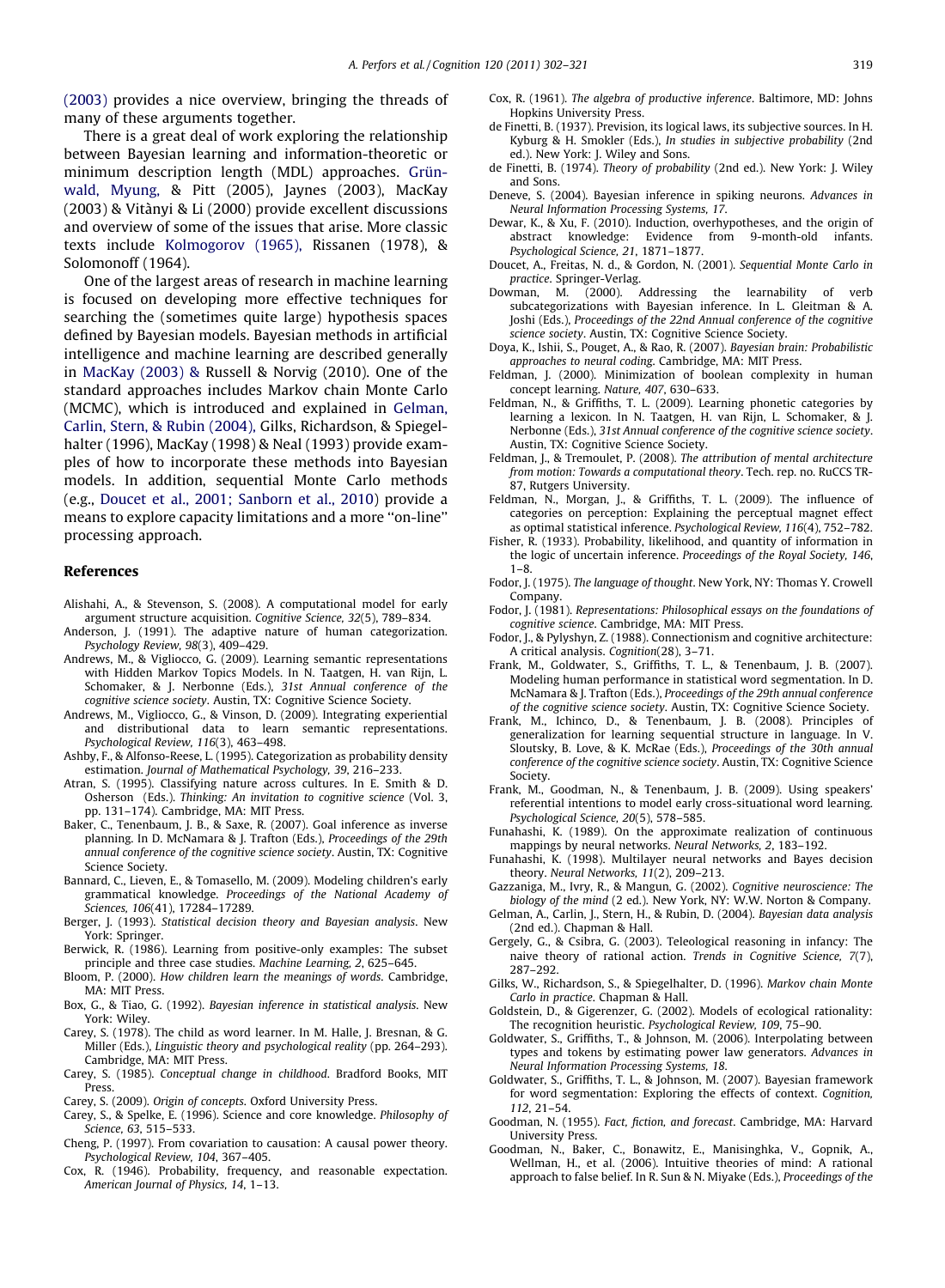<span id="page-18-0"></span>28th annual conference of the cognitive science society. Austin, TX: Cognitive Science Society.

- Goodman, N., Griffiths, T. L., Feldman, J., & Tenenbaum, J. B. (2007). A rational analysis of rule-based concept learning. In D. McNamara & J. Trafton (Eds.), Proceedings of the 29th annual conference of the cognitive science society. Austin, TX: Cognitive Science Society.
- Gopnik, A. (1996). The scientist as child. Philosophy of Science, 63, 485–514.
- Gopnik, A., Glymour, C., Sobel, D., Schulz, L., Kushnir, T., & Danks, D. (2004). A theory of causal learning in children: Causal maps and Bayes nets. Psychological Review, 111(1), 1–30.
- Gopnik, A., & Meltzoff, A. N. (1997). Words, thoughts, and theories. Cambridge, MA: MIT Press.
- Griffiths, T. L., Chater, N., Kemp, C., Perfors, A., & Tenenbaum, J. B. (2010). Probabilistic models of cognition: Exploring representations and inductive biases. Trends in Cognitive Sciences, 14(8), 357–364.
- Griffiths, T. L., & Kalish, M. (2007). Language evolution by iterated learning with Bayesian agents. Cognitive Science, 31, 441–480.
- Griffiths, T. L., Sanborn, A., Canini, K., & Navarro, D. (2008). Categorization as nonparameteric Bayesian density estimation. In M. Oaksford & N. Chater (Eds.), The probabilistic mind: Prospects for Bayesian cognitive science. Oxford: Oxford University Press.
- Griffiths, T. L., Steyvers, M., & Tenenbaum, J. B. (2007). Topics in semantic representation. Psychological Review, 114(2), 211–244.
- Griffiths, T. L., & Tenenbaum, J. B. (2005). Structure and strength in causal induction. Cognitive Psychology, 51, 354–384.
- Griffiths, T. L., & Tenenbaum, J. B. (2009). Theory-based causal induction. Psychological Review, 116, 661–716.
- Grünwald, P., Myung, J., & Pitt, M. (2005). Advances in minimum description length: Theory and applications. Cambridge, MA: MIT Press.
- Heller, K., Sanborn, A., & Chater, N. (2009). Hierarchical learning of dimensional biases in human categorization. Advances in neural information processing systems (Vol. 22). Cambridge, MA: MIT Press.
- Henderson, L., Goodman, N., Tenenbaum, J. B., & Woodward, J. (2010). The structure and dynamics of scientific theories: A hierarchical Bayesian perspective. Philosophy of Science, 77(2).
- Hertz, J., Krogh, A., & Palmer, R. (1991). Introduction to the theory of neural computation: Santa Fe Institute studies in the science of complexity (Vol. 1). Reading, MA: Perseus Books.
- Hsu, A., & Griffiths, T. L. (2009). Differential use of implicit negative evidence in generative and discriminative language learning. Advances in Neural Information Processing Systems (Vol. 22). Cambridge, MA: MIT Press.
- Inagaki, K., & Hatano, G. (2002). Young children's thinking about biological world. New York: Psychology press.
- Jaynes, E. (2003). Probability theory: The logic of science. Cambridge: Cambridge University Press.
- Jeffreys, H. (1939). Theory of probability. Oxford: Clarendon Press.
- Karmiloff-Smith, A. (1988). The child is a theoretician, not an inductivist. Mind and Language, 3, 183–195.
- Keil, F. C. (1979). Semantic and conceptual development: An ontological perspective. Cambridge, MA: Harvard University Press.
- Keil, F. C. (1989). Concepts, kinds, and cognitive development. Cambridge, MA: MIT Press.
- Kemp, C., Perfors, A., & Tenenbaum, J. B. (2004). Learning domain structures. In K. Forbus, D. Gentner, & T. Regier (Eds.), Proceedings of the 26th Annual Conference of the Cognitive Science Society (pp. 672–677). Austin, TX: Cognitive Science Society.
- Kemp, C., Goodman, N., & Tenenbaum, J. (2007). Learning causal schemata. In D. McNamara & J. Trafton (Eds.), Proceedings of the 29th annual conference of the cognitive science society. Austin, TX: Cognitive Science Society.
- Kemp, C., Perfors, A., & Tenenbaum, J. B. (2007). Learning overhypotheses with hierarchical Bayesian models. Developmental Science, 10(3), 307–321.
- Kemp, C., Tenenbaum, J. B., Niyogi, S., & Griffiths, T. L. (2010). A probabilistic model of theory formation. Cognition, 114(2), 165–196.
- Kirby, S., Dowman, M., & Griffiths, T. L. (2007). Innateness and culture in the evolution of language. Proceedings of the National Academy of Sciences, 104(12), 5241–5245.
- Kolmogorov, A. (1965). Three approaches to the quantitative definition of information. Problems of Information and Transmission, 1(1), 1–7.
- Landau, B., Smith, L., & Jones, S. (1988). The importance of shape in early lexical learning. Cognitive Development, 3, 299–321.
- Laplace, P. S. (1816). A philosophical essay on probabilities. Dover Publications.
- Lee, P. (1997). Bayesian statistics. New York: Wiley.
- Lee, M. (2006). A hierarchical Bayesian model of human decision-making on an optimal stopping problem. Cognitive Science, 30(3), 555–580.
- Lee, M., Fuss, I., & Navarro, D. (2007). A Bayesian approach to diffusion models of decision-making and response time. In B. Scholkopf, J. Platt, & T. Hoffman (Eds.). Advances in Neural Information Processing Systems (Vol. 19, pp. 809–815). Cambridge, MA: MIT Press.
- Lee, T., & Mumford, D. (2003). Hierarchical Bayesian inference in the visual cortex. Journal of the Optical Society of America A, 20, 1434–1448.
- Lucas, C.G., Griffiths, T.L., Xu, F., Fawcett, C., Gopnik, A., Kushnir, T., et al. (submitted for publication). The child as econometrician: A rational model of preference understanding in children.
- Lu, H., Yuille, A., Liljeholm, M., Cheng, P., & Holyoak, K. (2008). Bayesian generic priors for causal learning. Psychological Review, 115, 955–984.
- Ma, W., Beck, J., Latham, P., & Pouget, A. (2006). Bayesian inference with probabilistic population codes. Nature Neuroscience, 9(11), 1432–1438.
- MacKay, D. (1995). Probable networks and plausible predictions a review of practical Bayesian methods for supervised neural networks. Network: Computation in Neural Systems, 6, 469–505.
- MacKay, D. (1998). Introduction to Monte Carlo methods. In M. Jordan (Ed.), Learning in graphical models (pp. 175–204). Cambridge, MA: MIT Press.
- MacKay, D. (2003). Information theory, inference, and learning algorithms. Cambridge, UK: Cambridge University Press.
- Mandler, J., & McDonough, L. (1993). Concept formation in infancy. Cognitive Development, 9, 291–318.
- Marcus, G., Pinker, S., Ullman, M., Hollander, M., Rosen, T., Xu, F., et al. (1992). Overregularization in language acquisition. Monographs of the Society for Research in Child Development, 57, 1–178.
- Markman, E. (1989). Categorization and naming in children. MIT Press.
- Markman, E. (1990). Constraints children place on word meanings. Cognitive Science, 14, 57–77.
- Marr, D. (1982). Vision: A computational investigation into the human representation and processing of visual information. Henry Holt & Company.
- McClelland, J. (1998). Connectionist models and Bayesian inference. In M. Oaksford & N. Chater (Eds.), Rational models of cognition (pp. 21–53). Oxford: Oxford University Press.
- McClelland, J., Votvinick, M., Noelle, D., Plaut, D., Rogers, T., Seidenberg, M., et al. (2010). Letting structure emerge: Connectionist and dynamic systems approaches to cognition. Trends in Cognitive Sciences, 14(8), 348–356.
- McCloskey, M. (1983). Intuitive physics. Scientific American, 284, 114–123.
- Medin, D. L., & Atran, S. (Eds.). (1999). Folkbiology. Cambridge, MA: Bradford Books.
- Murphy, G. L., & Medin, D. L. (1985). The role of theories in conceptual coherence. Psychological Review, 92, 289–316.
- Navarro, D. (2006). From natural kinds to complex categories. In R. Sun & N. Miyake (Eds.), Proceedings of the 28th annual conference of the cognitive science society (pp. 621–626). Austin, TX: Cognitive Science Society.
- Navarro, D., & Griffiths, T. L. (2007). A nonparametric Bayesian method for inferring features from similarity judgments. Advances in Neural Information Processing Systems, 19.
- Navarro, D., Griffiths, T. L., Steyvers, M., & Lee, M. (2006). Modeling individual differences using Dirichlet processes. Journal of Mathematical Psychology, 50, 101–122.
- Neal, R. (1993). Probabilistic inference using Markov chain Monte Carlo methods. Tech. rep. no. CRG-TR-93-1, University of Toronto.
- Neal, R. (1994). Priors for infinite networks. Tech. rep. no. CRG-TR-94-1, University of Toronto.
- Neal, R. (1996). Bayesian learning for neural networks. Springer.
- Nichols, S., & Stich, S. (2003). Mindreading: An integrated account of pretense, self-awareness and understanding other minds. Oxford: Oxford University Press.
- Nosofsky, J. (1986). Attention, similarity, and the identification– categorization relationship. Journal of Experimental Psychology: General, 115(1), 39–57.
- Pearl, J. (2000). Causality: Models, reasoning, and inference. Cambridge University Press.
- Perfors, A., & Tenenbaum, J. B. (2009). Learning to learn categories. In N. Taatgen, H. van Rijn, L. Schomaker, & J. Nerbonne (Eds.), Proceedings of the 31st annual conference of the cognitive science society (pp. 136–141). Austin, TX: Cognitive Science Society.
- Perfors, A., Tenenbaum, J. B., & Regier, T. (2006). Poverty of the stimulus? A rational approach. In Proceedings of the 28th annual conference of the cognitive science society (pp. 663–668). Austin, TX: Cognitive Science Society.
- Perfors, A., Tenenbaum, J.B., & Regier, T. (in press). The learnability of abstract syntactic principles. Cognition.